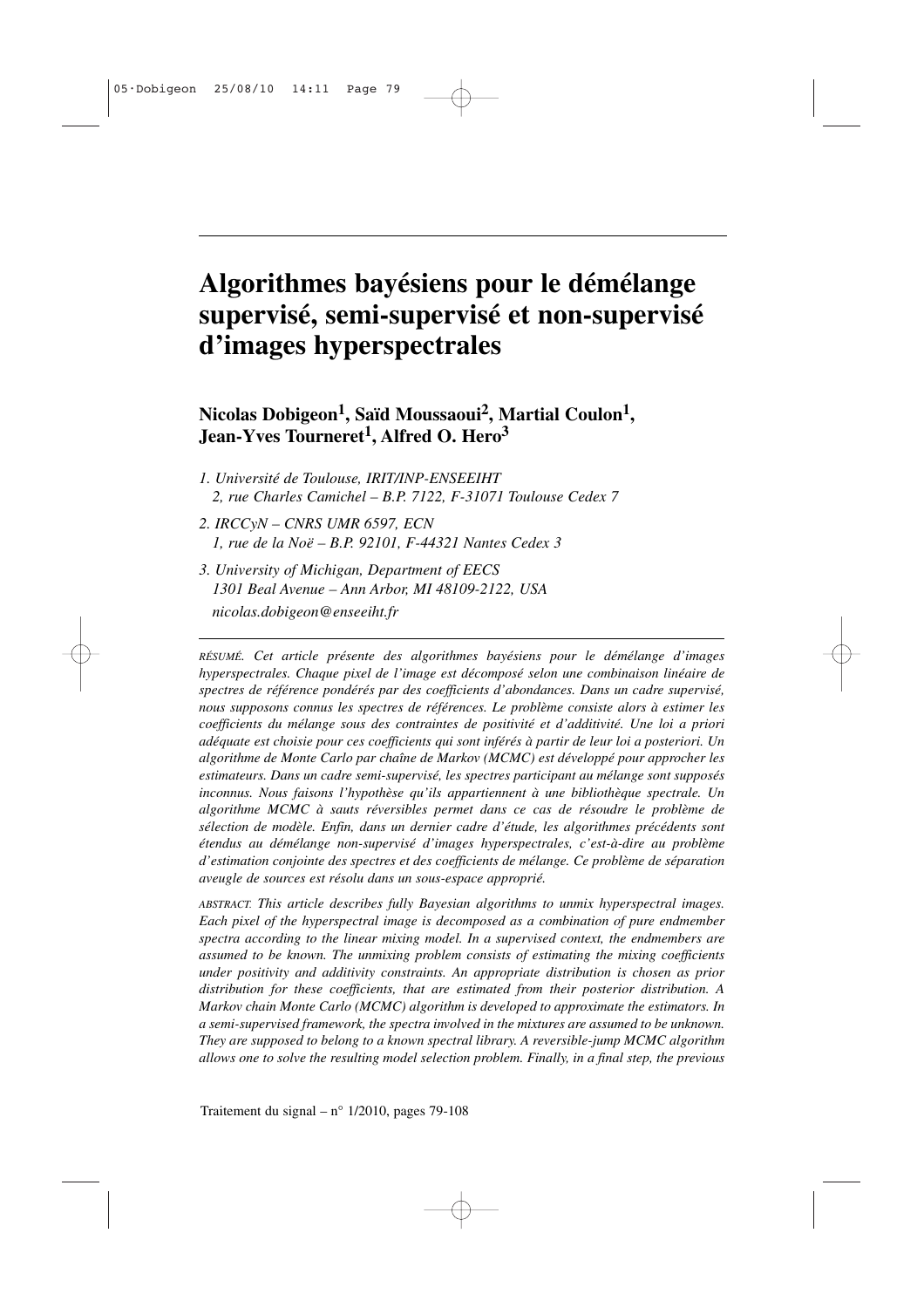*algorithms are extended to handle the unsupervised unmixing problem, i.e., to estimate the endmembers and the mixing coefficients jointly. This blind source separation problem is solved in a lower-dimensional space, which effectively reduces the number of degrees of freedom of the unknown parameters.*

*MOTS-CLÉS : imagerie hyperspectrale, démélange linéaire, inférence bayésienne, méthodes de Monte Carlo par chaînes de Markov.*

*KEYWORDS: hyperspectral imagery, linear unmixing, Bayesian inference, Markov chain Monte Carlo methods.*

DOI:10.3166/TS.27.79-108 © 2010 Lavoisier, Paris

## **Extended abstract**

For several decades, hyperspectral imagery has been demonstrating its high interest in numerous research works devoted to Earth monitoring. This interest can be easily explained by the high spectral resolution of the images provided by the hyperspectral sensors. For instance, hyperspectral images can provide automatic classification maps for mineralogic surveys, avoiding long and tedious sampling campaigns. When environmental issues are on the front of the stage, hyperspectral imaging enables one to provide crucial information related to macroscopic parameters, e.g., the status of ecosystems or plants. Obviously, the price to pay for extracting the information contained in these images is to develop new methods exploiting the data provided by hyperspectral sensors efficiently.

Since the first hyperspectral images were acquired, spectral unmixing has been of considerable interest, not only in the remote sensing community, but also in the signal and image processing community. Solving this problem can indeed provide answers to various important issues such as classification, material quantification and sub-pixel detection. Spectral unmixing consists of decomposing each pixel of the observed scene into a collection of reference spectra, usually referred to as endmembers, and estimating their proportions, or abundances, in each pixel. To formally describe the mixture, the most frequently encountered model is the macroscopic model which gives a good approximation in the reflective spectral domain. This linear model assumes that the observed pixel spectrum is a weighted linear combination of the endmember spectra.

Linear spectral unmixing has often been handled as a two-step procedure: the endmember extraction step and the inversion step, respectively. In the first step of the analysis, the macroscopic materials that are present in the observed scene are identified by using an endmember extraction algorithm (EEA). The most popular EEAs include pixel purity index (PPI), N-FINDR, and more recently the VCA algorithm which proposes to recover the vertices of the biggest simplex in the observed data. A common assumption in these EEAs is that they require the presence of pure pixels in the observed image.

The second step of spectral unmixing is devoted to the abundance estimation. These abundances have to ensure constraints inherent to hyperspectral imagery: as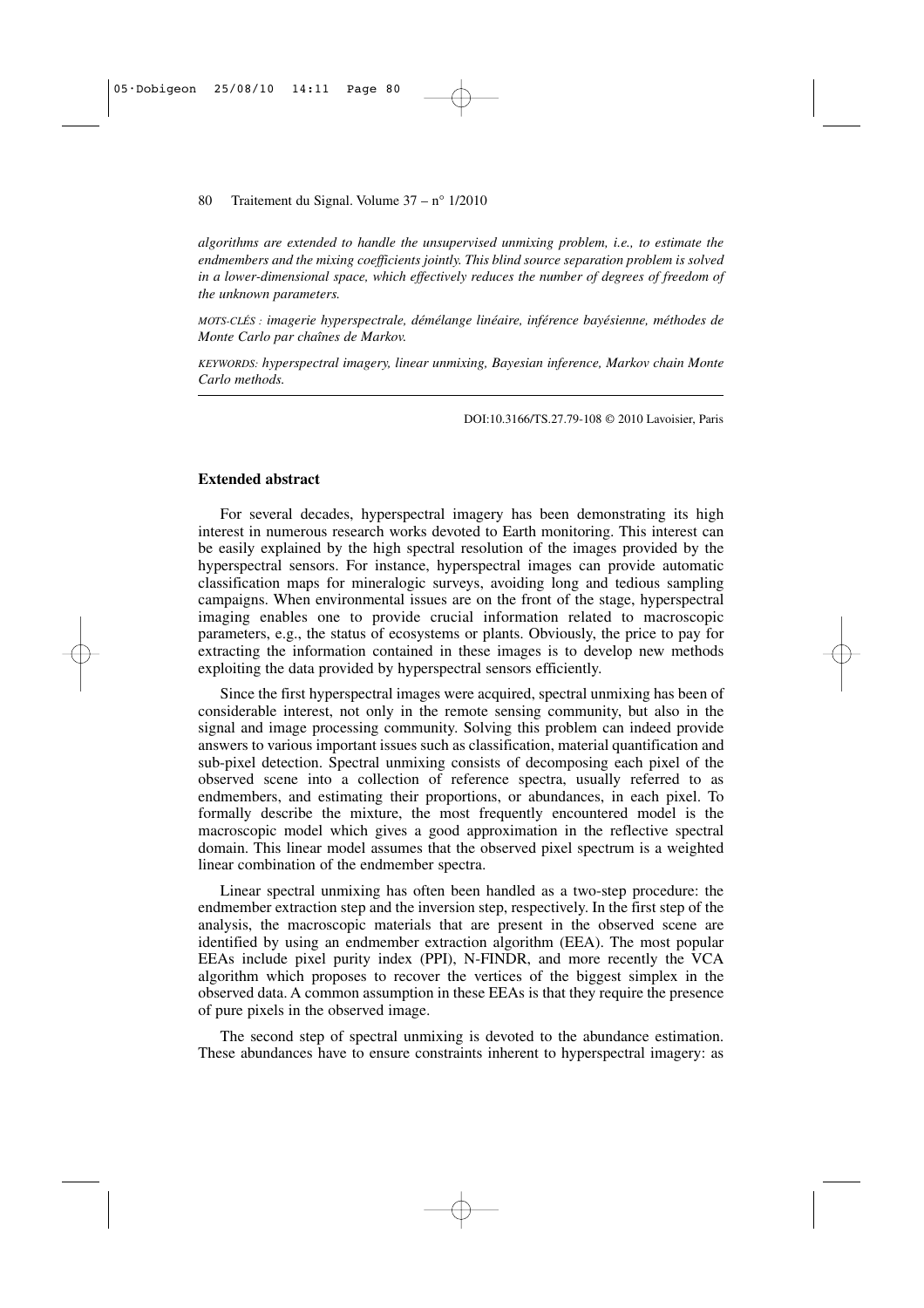they represent proportions, the abundances have to satisfy positivity and additivity constraints. Several algorithms proposed in the literature to solve this inversion step rely on constrained optimization techniques.

This paper studies alternatives based on Bayesian inference for supervised, semisupervised and unsupervised unmixing problems. In the first part of this work, the endmembers are assumed to be previously identified, e.g., using *a priori* knowledge regarding the observed scene or using results provided by an EEA. In this case, the unmixing algorithm performs the inversion step, i.e., estimates the abundance coefficients under positivity and additivity constraints. In a second part of this paper, we assume that the spectra of pure components are partially known, i.e., they belong to a fixed spectral library. However the number and the nature of the components defining the spectral mixtures are assumed to be unknown. In this case, the problem of estimating the abundance coefficients requires to solve a model selection problem. Finally, we introduce an unsupervised spectral unmixing algorithm for the joint estimation of endmembers and abundances.

In all these frameworks, Bayesian formulation allows one to satisfy the constraints within the model. Indeed, appropriate prior distribution are elected to take into account the positivity and additivity of the abundances, as well as the positivity of the endmember spectra. To overcome the complexity of the posterior distribution, Markov chain Monte Carlo algorithms are proposed to generate samples according to the posterior distributions and to approximate the standard minimum mean squared error estimator. Moreover, as the full posterior distribution of all the unknown parameters is available, confidence intervals can be easily computed. These measures allow one to quantify the accuracy of the different estimates.

# **1. Introduction**

Depuis une vingtaine d'années déjà, l'imagerie hyperspectrale a démontré tout son intérêt dans un grand nombre de recherches consacrées à l'observation de la Terre. Basée sur l'acquisition d'une même scène dans un grand nombre de bandes spectrales, *i.e.*, à différentes longueurs d'onde, elle a par exemple permis d'établir, dans le cadre d'études minéralogiques, des cartes de classification à grande échelle, évitant de longues et fastidieuses campagnes de prélèvements au sol (Jackson *et al.*, 2002 ; Rellier *et al.*, 2004). À l'heure où les enjeux environnementaux sont sur le devant de la scène, elle est capable de fournir des informations déterminantes relatives à des paramètres macroscopiques renseignant sur l'état des éco-systèmes, des végétaux en particulier. Naturellement, le prix à payer pour bénéficier de la richesse d'informations contenues dans ces images est de développer de nouvelles méthodes d'analyse capables d'exploiter efficacement les données fournies par les imageurs hyperspectraux. Depuis l'acquisition des premières images hyperspectrales, le problème de démélange spectral a fait l'objet d'un nombre considérable de travaux, non seulement dans la communauté scientifique de la télédétection, mais aussi dans celle du traitement du signal et des images. Résoudre ce problème permet de répondre en effet à divers enjeux importants en imagerie hyperspectrale comme la classification de scène (Chang, 2003), la quantification de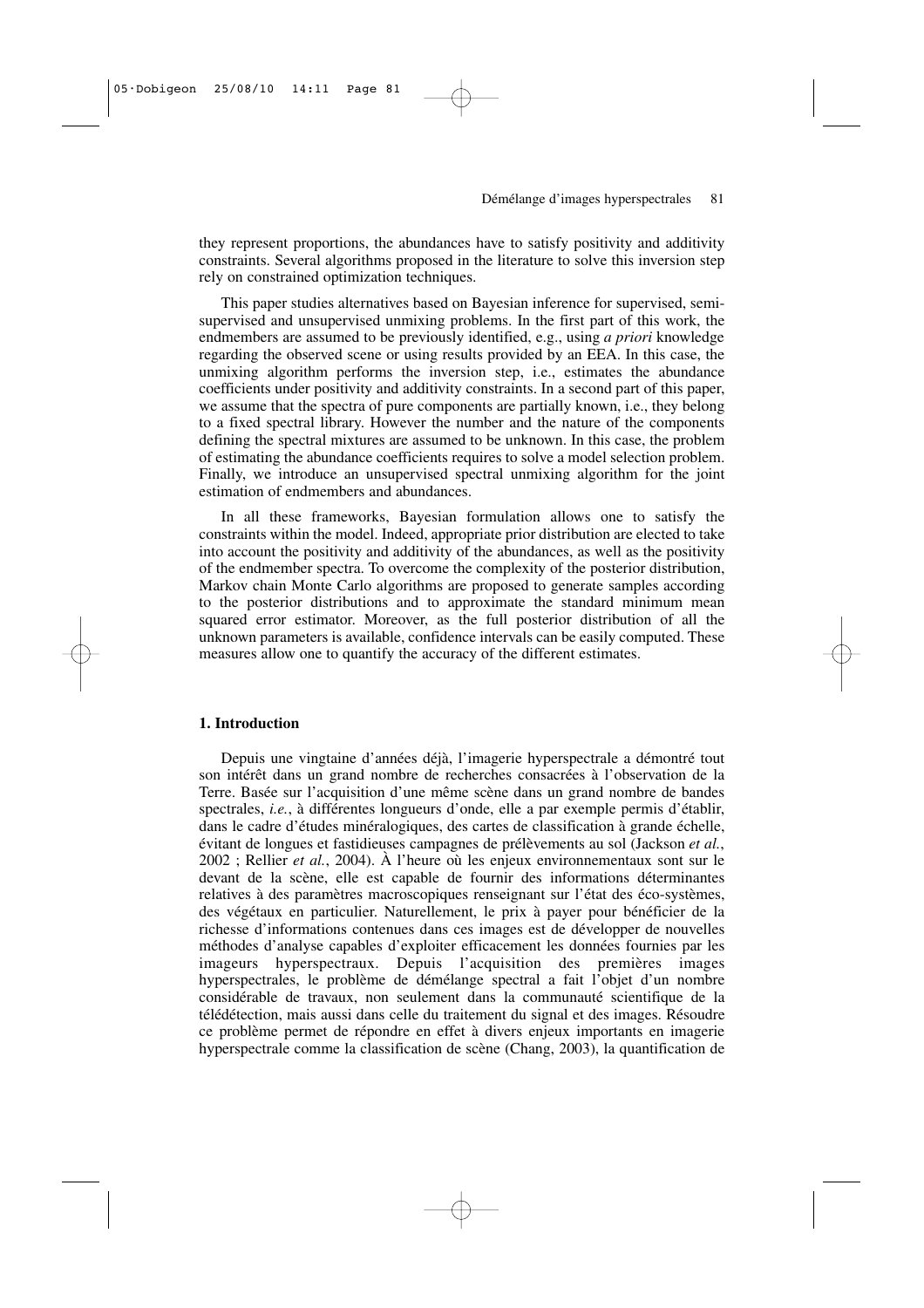matériaux (Plaza *et al.*, 2005) ou encore la détection sub-pixellique (Manolakis *et al.*, 2001). Le démélange spectral consiste à décomposer chaque pixel de la scène observée en un ensemble de spectres de référence, appelés *pôles de mélange*, et à estimer les proportions, ou *abondances* de chacun d'eux au sein des pixels (Keshava *et al.*, 2002). Pour décrire formellement le mélange qui lie les pixels observés et les spectres de référence, le modèle le plus fréquemment rencontré est un modèle linéaire. Il constitue une bonne approximation du modèle non-linéaire proposé par Hapke (1981) dans le domaine réflectif du visible au proche infrarouge (0.4  $\mu$ m à  $2.5 \mu$ m) (Johnson *et al.* 1983).

Ainsi qu'il l'est noté par (Keshava *et al.*, 2002), le démélange spectral se décompose principalement en deux étapes : l'identification des pôles de mélange ou spectres purs et l'estimation des abondances. Dans la première étape de l'analyse, les spectres des composants purs présents dans l'image sont identifiés à l'aide d'un algorithme d'extraction de pôles de mélange (EPM). Parmi les méthodes d'EPM les plus célèbres, nous citerons l'indice de pureté de pixel (PPI) (Boardman, 1993), l'algorithme N-FINDR (Winter, 1999) et plus récemment l'algorithme VCA (Nascimento *et al.*, 2005) qui s'attachent à retrouver les sommets du plus grand simplexe contenu dans les données représentées dans l'espace hyperspectral. Une hypothèse commune à ces algorithmes est qu'ils requièrent la présence de pixels purs dans l'image observée. Inversement, Craig (1994) et Bowles *et al.* (1995) ont proposé des transformées de volume minimal pour trouver le plus petit simplexe qui contient tous les pixels. La deuxième étape dans le démélange spectral est consacrée à l'estimation des abondances. Celles-ci doivent par définition satisfaire des contraintes de positivité et d'additivité. Les algorithmes principalement proposés dans la littérature ont recours à des techniques d'optimisation sous contraintes (Heinz *et al.*, 2001 ; Tu *et al.*, 1998 ; Theys *et al.*, 2009).

Nous proposons dans cet article des algorithmes d'estimation bayésienne permettant de résoudre le problème de démélange linéaire dans des contextes supervisé, semi-supervisé et non-supervisé. Dans le premier cadre de l'étude, nous supposerons que les pôles de mélange ont été préalablement identifiés à l'aide d'un algorithme EPM ou par une connaissance *a priori* de la scène observée. L'algorithme de démélange présenté consistera donc à réaliser l'étape d'inversion, *i.e.*, à estimer les coefficients d'abondances sous les contraintes de positivité et d'additivité. Dans un deuxième temps, nous nous affranchirons partiellement de la connaissance des spectres des composants purs (*i.e.*, pôles de mélange), en supposant que ceux-ci appartiennent à une bibliothèque spectrale donnée. En revanche, le nombre et la nature des spectres présents au sein de chaque pixel seront supposés inconnus. Le problème d'estimation sous contrainte des abondances sera donc couplé à un problème de sélection de modèle. Enfin, nous traiterons le démélange spectral dans un contexte totalement non-supervisé, pour lequel à la fois les spectres des composants purs et leurs proportions respectives devront être estimés.

Dans chacun de ces cadres d'étude, nous verrons que l'estimation bayésienne permet de manière habile d'inclure dans le modèle les contraintes inhérentes au problème. En effet, le choix de lois *a priori* adéquates permet de prendre en compte les contraintes de positivité et d'additivité des abondances, ainsi que la positivité des spectres.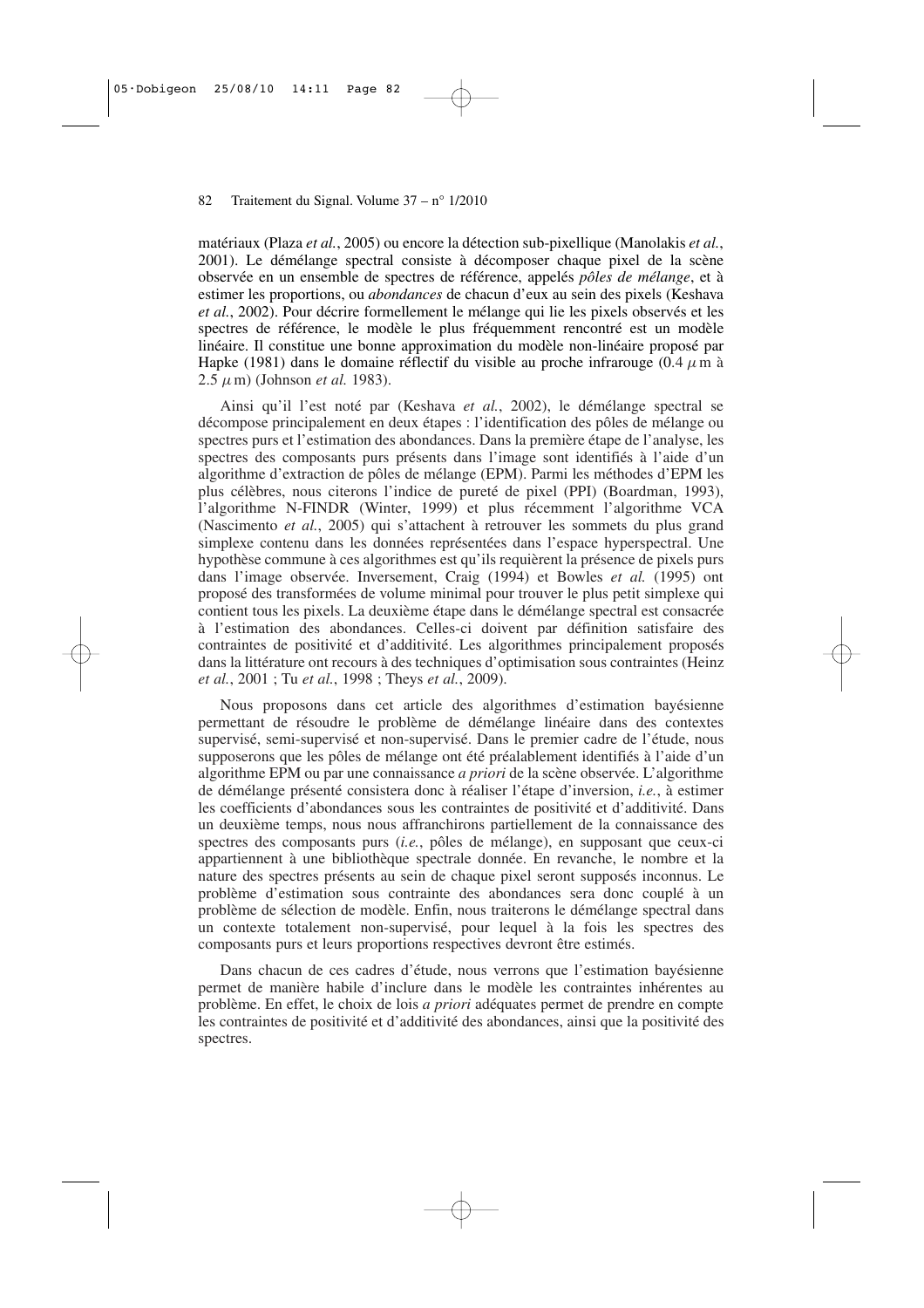# **2. Modèle de mélange linéaire et position du problème**

Considérons *P* pixels d'une image hyperspectrale acquise dans *L* bandes spectrales. Selon le modèle de mélange linéaire, décrit par exemple dans (Keshava *et al.*, 2002), le spectre  $\mathbf{y}_p = [y_{p,1}, \dots, y_{p,L}]^T$  du  $p^{\text{eme}}$  pixel  $(p = 1, \dots, P)$  s'exprime comme la combinaison linéaire de *R* signatures spectrales **m***r* entachée d'un bruit additif **n***p* :

$$
\mathbf{y}_p = \sum_{r=1}^R \mathbf{m}_r a_{p,r} + \mathbf{n}_p,\tag{1}
$$

où  $\mathbf{m}_r = [m_{r,1}, \dots, m_{r,L}]^T$  est le spectre pur caractéristique du  $r^{\text{eme}}$  matériau et  $a_{p,r}$ est l'abondance du *r* ème matériau dans le *p* ème pixel. De plus, dans [1],  $\mathbf{n}_p = [n_{p,1}, \dots, n_{p,L}]^T$  est une séquence de bruit que l'on supposera i.i.d. de loi normale centrée et de matrice de covariance<sup>1</sup>  $\Sigma_n = \sigma^2 \mathbf{I}_L$ , où  $\mathbf{I}_L$  est la matrice identité de taille  $L \times L$ 

$$
\mathbf{n}_p|\sigma^2 \sim \mathcal{N}(\mathbf{0}_L, \Sigma_n). \tag{2}
$$

En raison de considérations physiques décrites dans (Keshava *et al.*, 2002), les vecteurs d'abondances  $\mathbf{a}_p = [a_{p,1},...,a_{p,R}]^T$  dans [1] vérifient les contraintes de positivité et d'additivité suivantes

$$
\begin{cases} a_{p,r} \geqslant 0, \forall r = 1,\dots,R, \\ \sum_{r=1}^{R} a_{p,r} = 1. \end{cases}
$$
 [3]

En d'autres termes, les *P* vecteurs d'abondances appartiennent à l'espace

$$
\mathcal{A} = \left\{ \mathbf{a}_p : \ ||\mathbf{a}_p||_1 = 1 \text{ et } \mathbf{a}_p \succeq \mathbf{0} \right\},\tag{4}
$$

où  $\|\cdot\|_1$  est la norme  $\ell_1$  telle que  $\|\mathbf{x}\|_1 = \sum_i |x_i|$ , et  $\mathbf{a}_p \geq \mathbf{0}$  résume l'ensemble des inégalités  $\{a_{p,r} \geq 0\}_{r=1,\dots,R}$ . De plus, les signatures spectrales **m***r* correspondent à des mesures de réflectance et doivent donc satisfaire les contraintes de positivité

$$
m_{r,l} \geq 0, \forall r = 1,..., R, \forall l = 1,...,L.
$$
 [5]

Si l'on considère tous les pixels de l'image hyperspectrale, le système d'équations [1] s'écrit sous forme matricielle

$$
Y = MA + N \tag{6}
$$

où **Y** est une matrice de taille  $L \times P$  contenant toutes les observations associées aux pixels de l'image, M est une matrice de taille  $L \times R$  contenant les signatures spectrales, **A** est une matrice de taille  $R \times P$  contenant les abondances et **N** est une matrice de taille  $L \times P$  contenant les bruits associés aux observations

$$
Y = [y_1, ..., y_P], \t M = [m_1, ..., m_R],A = [a_1, ..., a_P], \t N = [n_1, ..., n_P].
$$
\n[7]

<sup>1.</sup> Le modèle proposé peut aisément être étendu à des modèles de bruit plus complexes, en suivant par exemple la stratégie adoptée dans (Dobigeon *et al.*, 2008).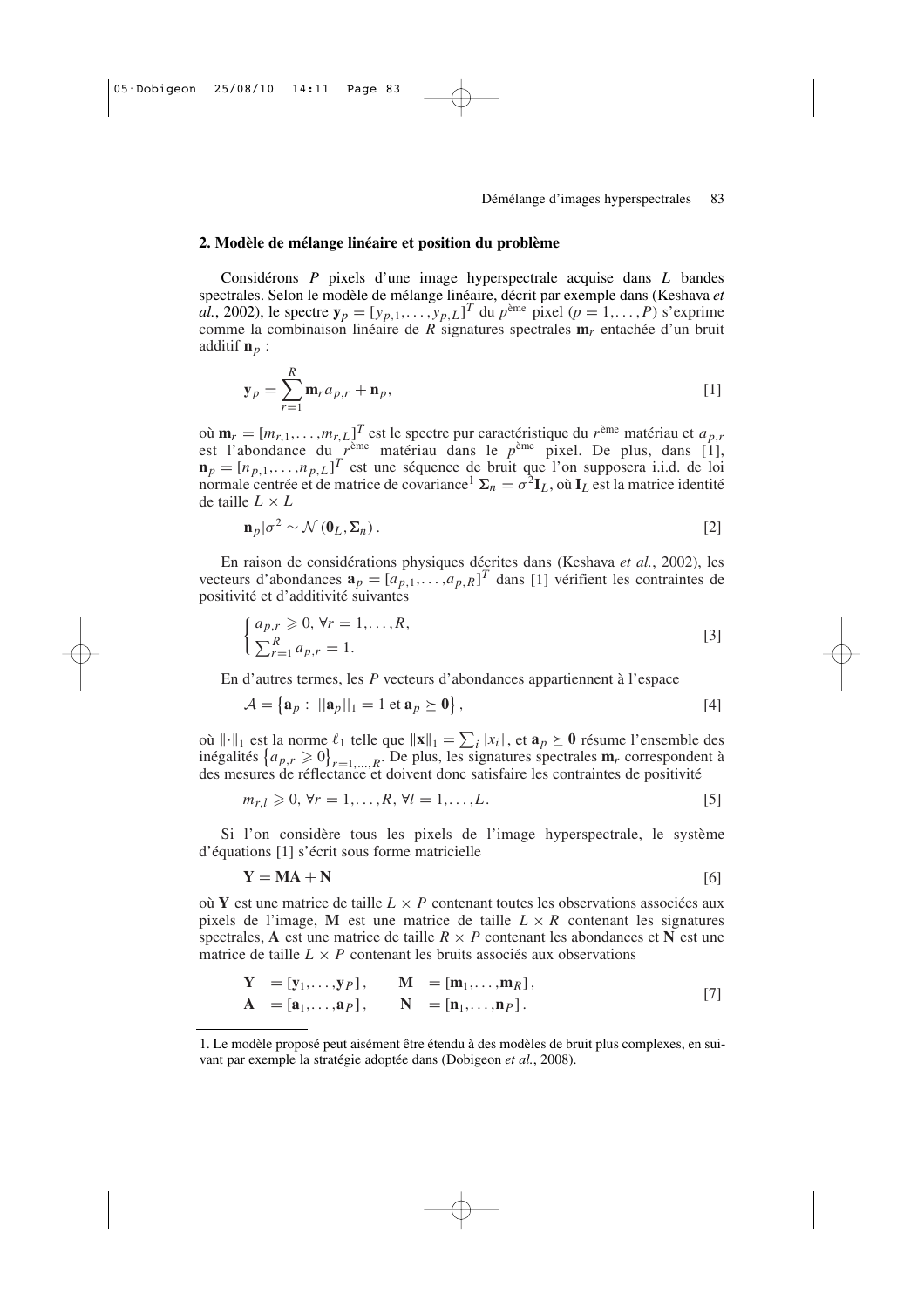Nous proposons dans cet article une approche bayésienne pour estimer dans un premier temps les coefficients d'abondances sous les contraintes [3] lorsque les pôles de mélange sont connus. Dans les deuxième et troisième cadres d'étude, les spectres des composants purs seront supposés partiellement ou totalement inconnus.

# **3. Cadre supervisé : les pôles de mélange sont connus**

Lorsque les pôles de mélange sont parfaitement connus, le problème de démélange linéaire se ramène à une étape d'inversion, c'est-à-dire à l'estimation sous contraintes des coefficients d'abondances. Il est assez naturel de formuler ce problème d'estimation comme un problème de régression linéaire sous contraintes dont la résolution peut être envisagée dans un cadre bayésien. En effet, les modèles bayésiens sont particulièrement adaptés dans cette situation puisque les contraintes sont alors naturellement prises en compte dans la définition des lois *a priori* des paramètres inconnus. De nombreux exemples de contraintes ont été récemment étudiés dans la littérature: monotonie (Chen *et al.*, 1996), positivité (Moussaoui *et al.*, 2006) ou parcimonie (Blumensath *et al.*, 2007 ; Févotte *et al.*, 2006). Les contraintes inhérentes à l'imagerie hyperspectrale sont la positivité et l'additivité des abondances, comme expliqué au paragraphe 2. Nous décrivons dans ce qui suit le modèle bayésien proposé pour résoudre le problème de démélange spectral supervisé. Notons que dans ce cadre supervisé, le démélange spectral sera effectué pixel par pixel. Afin d'alléger les notations, la dépendance marquée par un indice *p* des quantités  $y_p$ ,  $a_p$ ,  $c_p$  liées au pixel *p* sera donc omise.

# *3.1. Modèle bayésien*

### *3.1.1. Vraisemblance*

Le modèle de mélange linéaire défini par [1] et les propriétés statistiques [2] du vecteur de bruit **n** conduisent à une distribution gaussienne pour le spectre observé du *p* ème pixel :

$$
\mathbf{y}|\mathbf{a}, \sigma^2 \sim \mathcal{N}\left(\mathbf{M}\mathbf{a}, \sigma^2 \mathbf{I}_L\right). \tag{8}
$$

Par conséquent, la vraisemblance du vecteur **y** peut s'écrire

$$
f\left(\mathbf{y}|\mathbf{a},\sigma^2\right) = \left(\frac{1}{2\pi\sigma^2}\right)^{\frac{L}{2}} \exp\left[-\frac{\|\mathbf{y}-\mathbf{M}\mathbf{a}\|^2}{2\sigma^2}\right],\tag{9}
$$

où  $\|\mathbf{x}\| = (\mathbf{x}^T \mathbf{x})^{\frac{1}{2}}$  est la norme  $\ell_2$  du vecteur **x**. *3.1.2. Lois a priori des paramètres*

Lorsque les spectres des composants purs  $\mathbf{m}_1, \ldots, \mathbf{m}_R$  sont connus, le vecteur des paramètres inconnus noté θ se compose d'un vecteur d'abondances et de la variance du bruit  $\boldsymbol{\theta} = {\mathbf{a}, \sigma^2}.$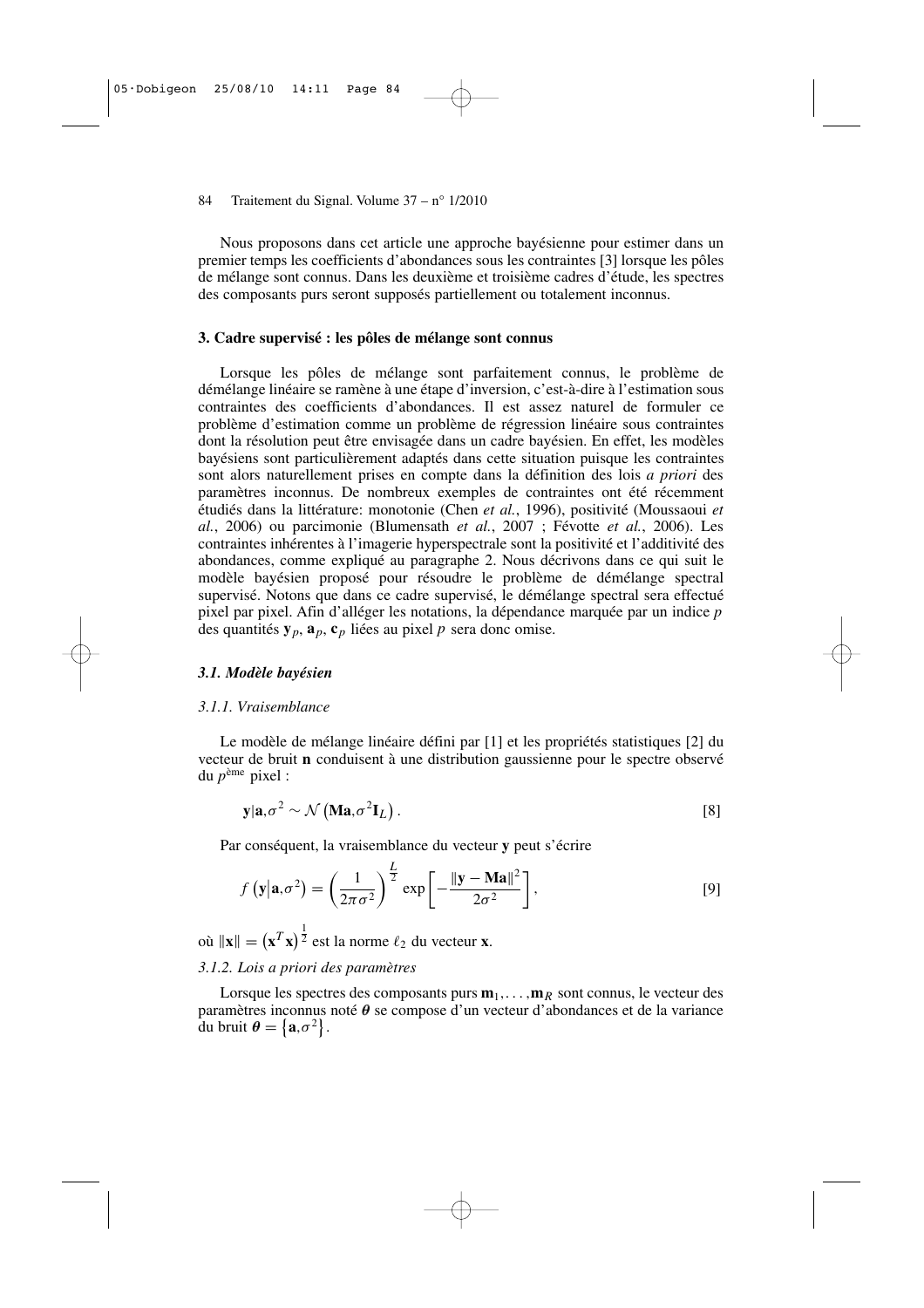#### 3.1.2.1. Coefficients d'abondances

Pour chaque pixel *p*, grâce aux contraintes d'additivité énoncées dans [3], le vecteur d'abondances **a** peut être réécrit <sup>2</sup>

$$
\mathbf{a} = \begin{bmatrix} \mathbf{c} \\ a_R \end{bmatrix} \qquad \text{avec} \qquad \mathbf{c} = \begin{bmatrix} a_1 \\ \vdots \\ a_{R-1} \end{bmatrix}, \tag{10}
$$

et  $a_R = 1 - \sum_{r=1}^{R-1} a_r$ . Suivant le modèle proposé par Dobigeon *et al.* (2008a), la loi *a priori* choisie pour **c** est une loi uniforme définie sur le simplexe S

$$
\mathcal{S} = \{ \mathbf{c}; \ \|\mathbf{c}\|_1 \leqslant 1 \text{ et } \mathbf{c} \geq \mathbf{0} \}. \tag{11}
$$

Choisir cette loi *a priori* pour **c** est totalement équivalent à choisir pour le vecteur complet d'abondances **a** une loi de Dirichlet D (1,. ..,1), *i.e.*, une loi uniforme sur l'ensemble A des valeurs possibles de **a** (ensemble défini par [4]) (Robert, 2007, Appendix A). En outre, cette reparamétrisation se montrera particulièrement adaptée à l'algorithme de Gibbs qui sera développé un peu plus loin.

#### 3.1.2.2. Variance du bruit

Une loi conjuguée inverse-gamma est choisie comme loi *a priori* pour la variance du bruit  $\sigma^2$ 

$$
\sigma^2 \left| \nu, \gamma \right| \sim \mathcal{IG}\left(\frac{\nu}{2}, \frac{\gamma}{2}\right),\tag{12}
$$

où  $\mathcal{IG}\left(\frac{\nu}{2},\frac{\gamma}{2}\right)$  $\frac{\gamma}{2}$ ) est une loi inverse-gamma de paramètres  $\frac{\nu}{2}$  et  $\frac{\gamma}{2}$ . Cette loi a été utilisée avec succès dans de nombreux travaux de la littérature parmi lesquels ceux de Punskaya *et al.* (2002) et Dobigeon *et al.* (2007b). Par ailleurs, comme dans les références sus-citées, l'hyperparamètre  $\nu$  sera fixé à  $\nu = 2$ .

Par ailleurs,  $\gamma$  est un hyperparamètre supposé inconnu, aléatoire pour lequel une loi non-informative de Jeffreys est proposée comme loi *a priori* (Jeffreys, 1961)

$$
f(\gamma) \propto \frac{1}{\gamma} \mathbf{1}_{\mathbb{R}^+}(\gamma),\tag{13}
$$

où ∝ signifie « proportionnel à ».

#### *3.1.3. Loi a posteriori*

La loi *a posteriori* du vecteur des paramètres inconnus  $\theta = \{c, \sigma^2\}$  est calculée à partir du modèle hiérarchique suivant

$$
f(\theta|\mathbf{y}) \propto \int f(\mathbf{y}|\theta) f(\theta|\gamma) f(\gamma) d\gamma,
$$
 [14]

<sup>2.</sup> Par souci de simplification d'écriture, nous exprimerons toujours la dernière composante de **a** en fonction des autres. En pratique, et notamment dans l'algorithme introduit dans la section suivante, la composante mise de côté peut être choisie aléatoirement à chaque itération de l'échantillonneur de Gibbs.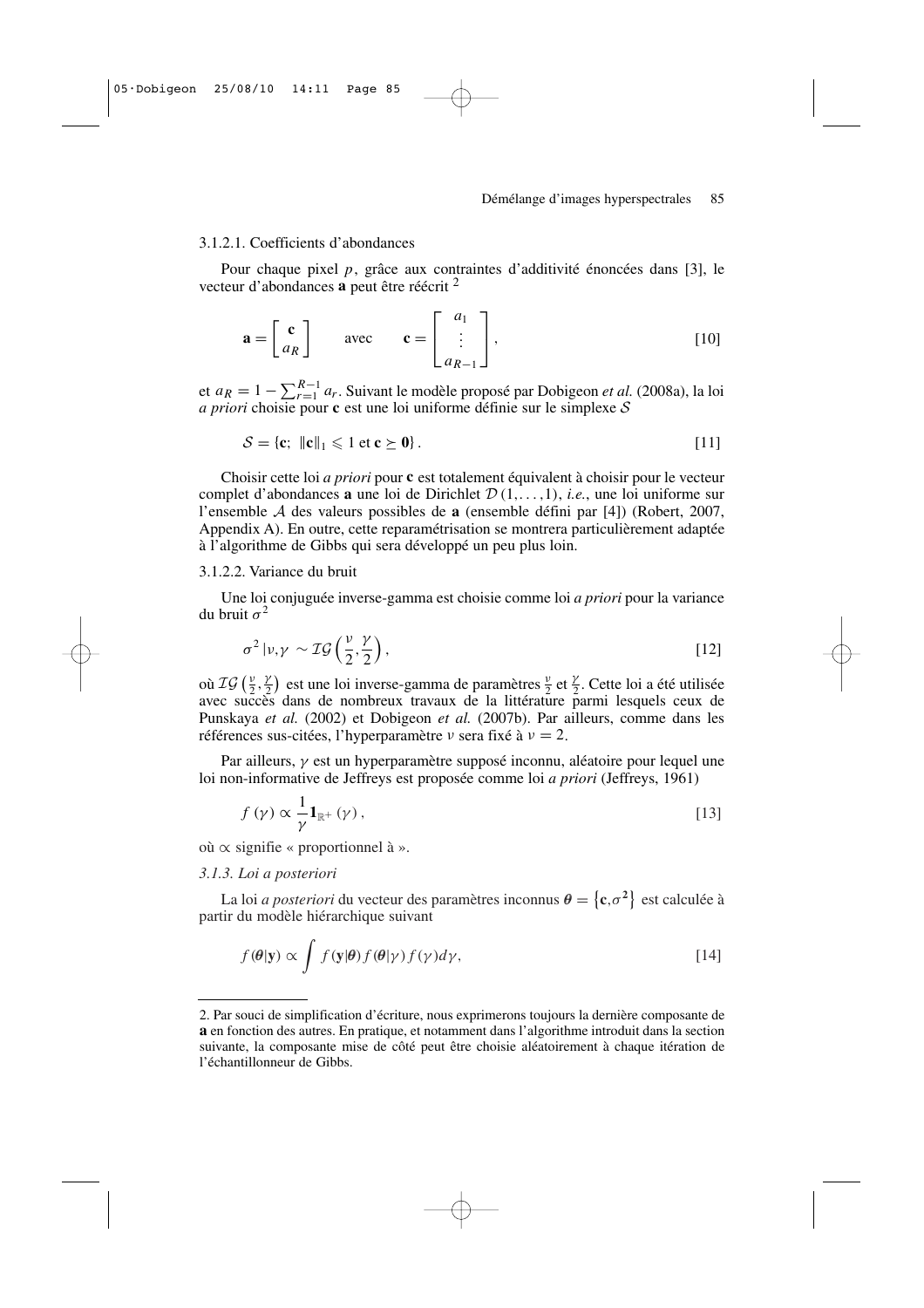où *f* (**y**|θ) et *f* (γ ) sont définis dans [9] et [13], respectivement. En supposant l'indépendance *a priori* entre σ 2 et **c**, *i.e. f* (θ|γ ) = *f* (**c**) *f* (σ<sup>2</sup> |γ), l'hyperparamètre γ peut être intégré dans la loi jointe *f* (θ,γ |**y**) suivant [14], ce qui conduit à

$$
f\left(\mathbf{c},\sigma^2|\mathbf{y}\right) \propto \frac{1}{\sigma^{L+2}} \exp\left[-\frac{\|\mathbf{y}-\mathbf{M}\mathbf{a}\|^2}{2\sigma^2}\right] \mathbf{1}_{\mathcal{S}}\left(\mathbf{c}\right). \tag{15}
$$

Notons que cette loi *a posteriori* est définie sur S × R <sup>+</sup>, c'est-à-dire que **c** vérifie les contraintes liées à la positivité et l'additivité des abondances **a**. Nous introduisons dans la section suivante un échantillonneur de Gibbs qui permet de générer des  $\acute{\textbf{e}}$  chantillons distribués suivant la loi jointe  $f(\mathbf{c}, \sigma^2 | \mathbf{y})$ .

# *3.2. Échantillonneur de Gibbs*

Des échantillons (notés ·<sup>(t)</sup> où t est l'indice de l'itération) peuvent être générés suivant  $f$   $(c, \sigma^2 | y)$  à l'aide d'un échantillonneur de Gibbs décrit ci-dessous. Celui-ci génère successivement des échantillons selon les lois conditionnelles  $f(c|\sigma^2, y)$  et *f* (σ<sup>2</sup> |**c**,**y**). Les étapes principales de cet algorithme sont détaillées ci-dessous et sont résumées par l'algorithme 1. Le lecteur intéressé pourra se reporter à (Robert *et al.*, 1999) pour plus de détails sur les méthodes MCMC.

*Algorithme 1. Échantillonneur de Gibbs pour le démélange spectral supervisé*

- 1: % Initialisation
- 2: Échantillonner les paramètres  $\tilde{\sigma}^{2(0)}$  et  $\tilde{\mathbf{a}}^{(0)}$  à partir des lois *a priori* définies à la section 3.1.2,
- 3: % Itérations
- 4: **pour**  $t = 1, 2, \ldots$ , **faire**
- 5: Échantillonner  $\tilde{\mathbf{c}}^{(t)}$  selon la loi [18],
- 6: Échantillonner  $\tilde{\sigma}^{2(t)}$  selon la loi [19],

 $v = \Sigma \left[ \left( \mathbf{M}_{-R} - \mathbf{m}_R \mathbf{1}_{R-1}^T \right) \right]$ 

7: **fin pour**

 $\mathbf{I}$ 

 $\mathsf{I}$ 

3.2.1. Échantillonnage suivant  $f(\mathbf{c}|\sigma^2, \mathbf{y})$ 

La loi *a posteriori* conditionnelle du vecteur partiel d'abondances est

$$
f\left(\mathbf{c}\left|\sigma^{2},\mathbf{y}\right.\right) \propto \exp\left[-\frac{\left(\mathbf{c}-\mathbf{v}\right)^{T}\Sigma^{-1}\left(\mathbf{c}-\mathbf{v}\right)}{2}\right]\mathbf{1}_{S}\left(\mathbf{c}\right),\qquad [16]
$$
\n
$$
\left[\sum \sigma_{1} = \left[\left(\mathbf{M}_{-R} - \mathbf{m}_{R}\mathbf{1}_{R-1}^{T}\right)^{T}\Sigma^{-1}\left(\mathbf{M}_{-R} - \mathbf{m}_{R}\mathbf{1}_{R-1}^{T}\right)\right]^{-1},\right]
$$

 $\int_0^T \Sigma^{-1} (y - m_R)$ 

Ī , ,

[17]

où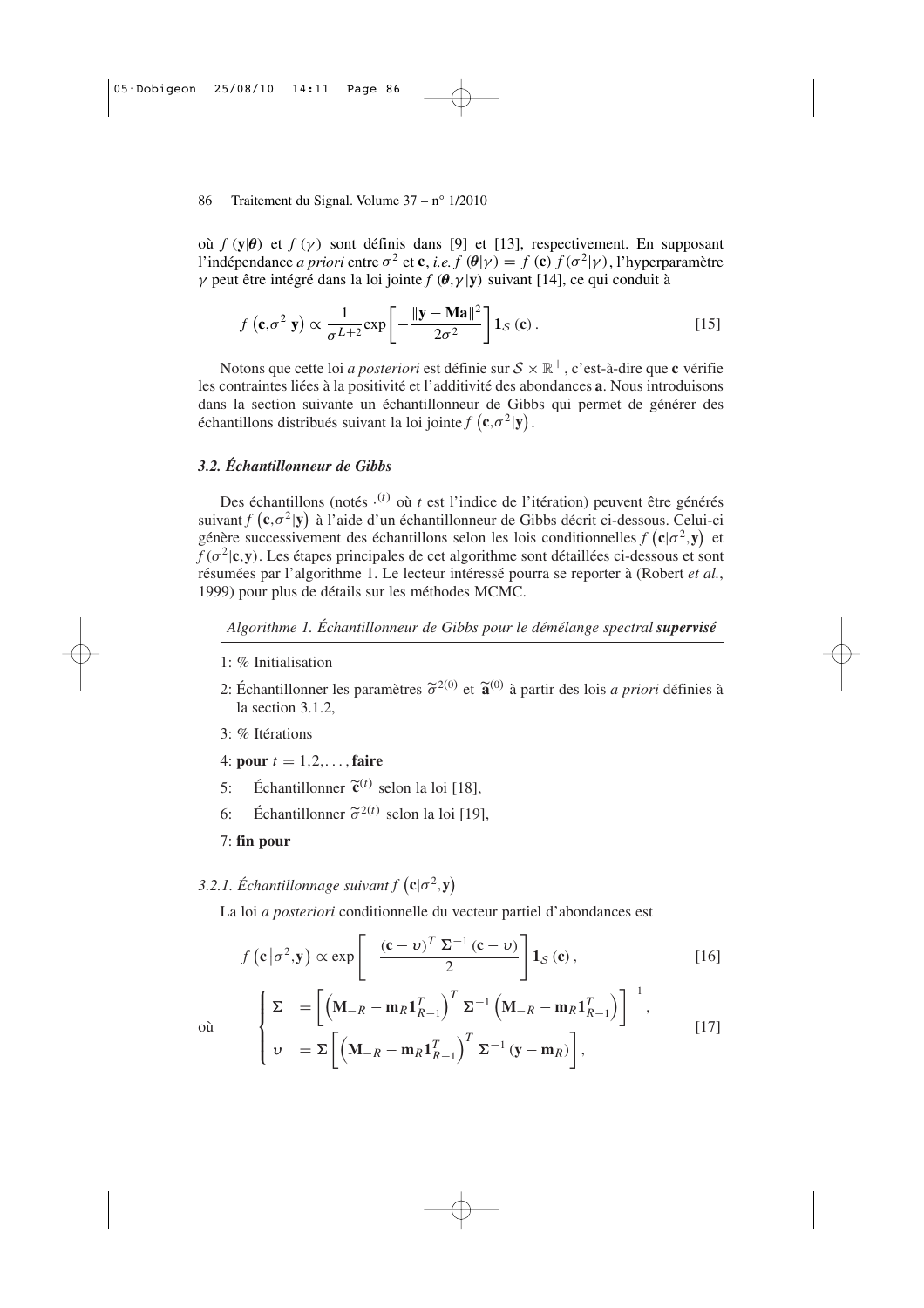$\mathbf{C} = \sum_{i=1}^{n} \mathbf{I}_{i} \mathbf{I}_{i} + \mathbf{I}_{i} \mathbf{I}_{i} = [\mathbf{I}_{1}, \dots, \mathbf{I}_{n}]^{T} \in \mathbb{R}^{R-1}$  et où  $\mathbf{M}_{-R}$  est la matrice **M** dont la prèse set la matrice **M** dont la  $R^{\text{eme}}$  colonne a été supprimée. Par conséquent, le vecteur **c** $\sigma^2$ , y est distribué suivant une loi normale multivariée tronquée au simplexe  $S$  définie par [11]

$$
\mathbf{c} \left| \sigma^2, \mathbf{y} \sim \mathcal{N}_{\mathcal{S}} \left( \mathbf{v}, \boldsymbol{\Sigma} \right) \right| \tag{18}
$$

Générer des échantillons distribués suivant cette loi normale tronquée peut s'effectuer en suivant la stratégie décrite dans (Dobigeon *et al.*, 2007b).

# 3.2.2. *Échantillonnage suivant*  $f(\sigma^2 | \mathbf{c}, \mathbf{y})$

En étudiant la loi jointe  $f(\sigma^2, c | y)$ , on peut déterminer que la loi conditionnelle de  $\sigma^2$ |**c**, **y** est la loi inverse-gamma suivante

$$
\sigma^2 |\mathbf{c}, \mathbf{y} \sim \mathcal{IG}\left(\frac{L}{2}, \frac{\|\mathbf{y} - \mathbf{M}\mathbf{a}\|^2}{2}\right). \tag{19}
$$

#### *3.3. Résultats de simulation sur données synthétiques*

Pour illustrer les performances de l'algorithme, un mélange synthétique de trois composants purs est tout d'abord considéré. Ces signatures spectrales sont issues de la bibliothèque distribuée avec le logiciel ENVI (RSI (Research Systems Inc.), 2003, p. 1035) et sont caractéristiques d'une scène dans un environnement urbain ou périurbain : béton de construction, herbe verte et terre grasse. Les proportions du mélange sont définies par  $a_1 = 0.3$ ,  $a_2 = 0.6$  et  $a_2 = 0.1$ . Le spectre observé a été entaché d'un bruit additif gaussien de variance  $\sigma^2 = 0.025$ , ce qui correspond à un rapport signal sur bruit de RSB  $\approx 15$  dB où RSB =  $L^{-1}\sigma^{-2}\left\|\sum_{r=1}^{R} \mathbf{m}_r a_r\right\|$  $\frac{2}{\cdot}$ . Les pôles de mélange et le spectre résultant sont représentés sur la figure 1.

La figure 2 montre les lois *a posteriori* des coefficients d'abondances *ar*  $(r = 1,2,3)$  estimées par l'algorithme pour  $N_{MC} = 20000$  itérations (dont  $N_{bi} = 100$ itérations de chauffage). Ces lois sont bien en accord avec les vraies valeurs de ces coefficients  $\mathbf{a} = [0.3, 0.6, 0.1]^T$ . À titre de comparaison, les résultats obtenus par l'algorithme FCLS (Chang *et al.*, 2006 ; Heinz *et al.*, 2001) sont également représentés sur cette même figure pour *N<sub>MC</sub>* simulations de Monte Carlo.

#### *3.4. Résultats de simulation sur données réelles*

Ce paragraphe présente l'analyse d'une image hyperspectrale qui a été largement utilisée dans la communauté (Christophe *et al.*, 2005 ; Chen, 2005 ; Tang *et al.*, 2004 ; Akgun *et al.*, 2005). Cette image représentée sur la figure 3 est initialement composée de 189 bandes spectrales (après avoir enlevé les bandes d'absorption de la vapeur d'eau). Elle a été acquise en 1997 par le spectro-imageur AVIRIS au dessus de Moffett Field en Californie (voir AVIRIS Free Data (2006) pour plus de détails). Elle se compose d'un vaste point d'eau et d'une zone côtière. L'algorithme de démélange spectral bayésien a été appliqué sur une scène de taille  $50 \times 50$ . La partie de l'image analysée est représentée en couleurs naturelles composites sur la figure 3.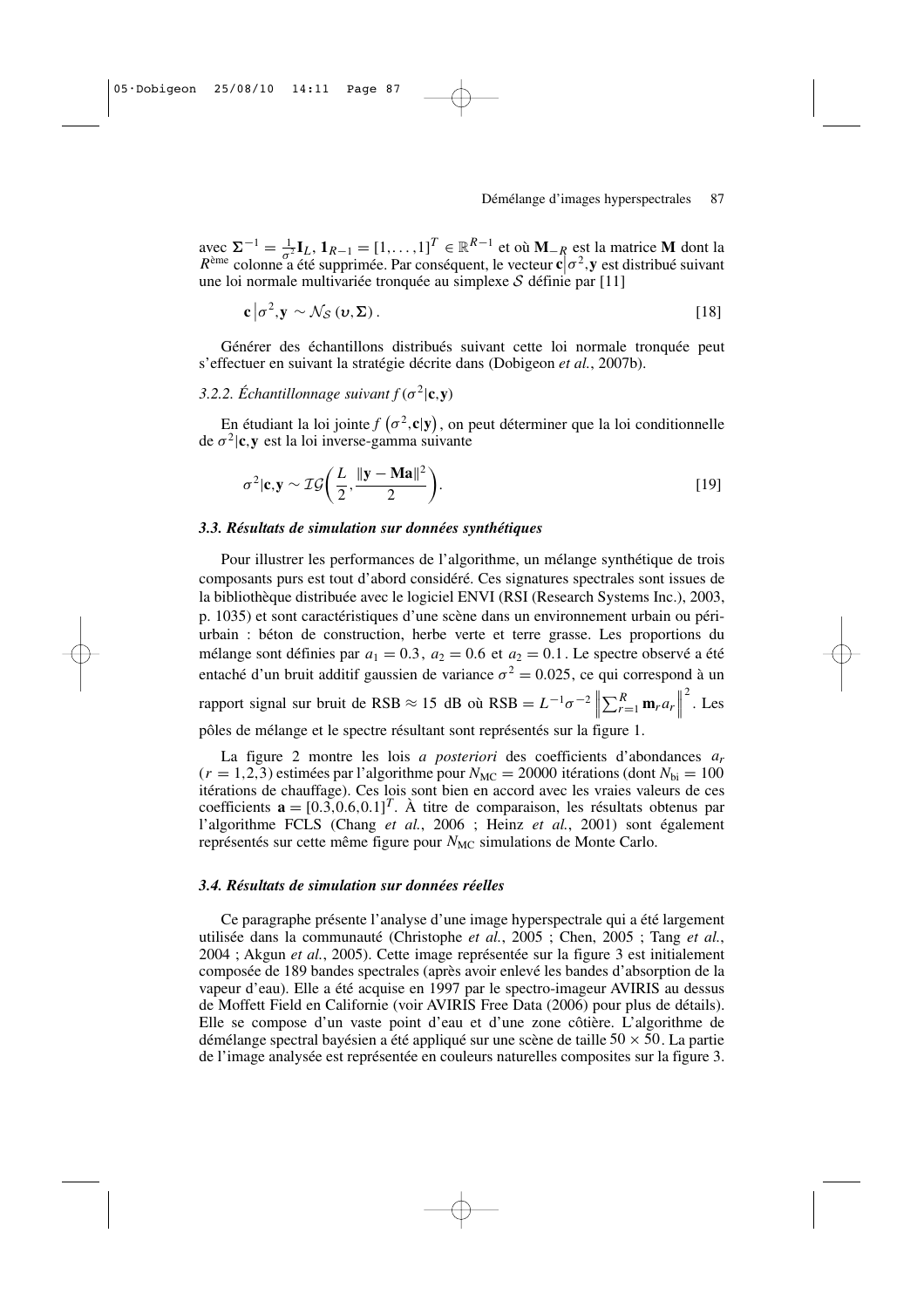

*Figure 1. Haut : spectres des pôles de mélange : béton (trait plein), herbe (tirets), terre (pointillés). Bas : spectre du pixel observé pour*  $\text{RSB} \approx 15 \text{ dB}$ 



*Figure 2. Lois a posteriori des coefficients d'abondances*  $[a_1, a_2, a_3]^T$  estimées *par l'algorithme proposé (lignes continues) et histogrammes des valeurs estimées par l'algorithme FCLS (tirets)*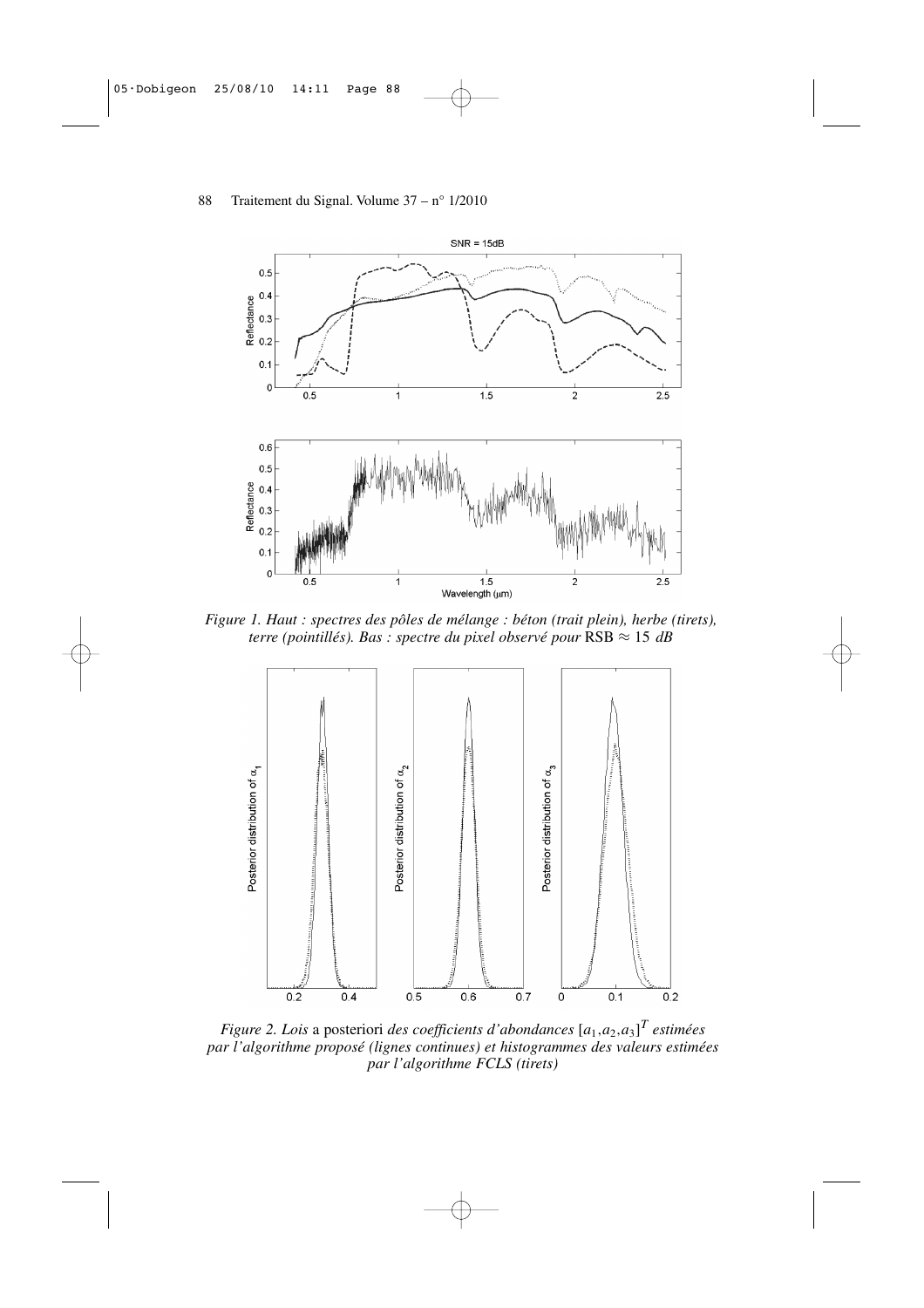

*Figure 3. Image hyperspectrale réelle de Moffett Field acquise par AVIRIS en 1997 (a) et la région d'intérêt représentée en couleurs naturelles composites (b)*

# *3.4.1. Identification des pôles de mélange*

Nous déterminons dans un premier temps les matériaux purs présents dans l'image. En absence de connaissances *a priori* concernant la scène à analyser, un algorithme EPM couplé avec une étape de réduction de dimension a été utilisé pour identifier les pôles de mélange. Une analyse en composantes principales (ACP) permet de réduire l'espace de travail et de connaître le nombre de pôles de mélange présents dans la scène comme expliqué par Keshava *et al.* (2002). Dans ce sousespace d'intérêt, les pôles de mélange sont identifiés comme les sommets d'un simplexe à l'aide de l'algorithme N-FINDR (Winter, 1999). Les *R* = 3 matériaux estimés correspondent à la végétation, à l'eau et au sol nu et sont représentés sur la figure 4.

# *3.4.2. Estimation des abondances*

L'algorithme de démélange spectral présenté aux paragraphes 3.1 et 3.2 a été appliqué sur chaque pixel de l'image hyperspectrale en utilisant les pôles de mélange



*Figure 4. Les R* = 3 *pôles de mélange obtenus par l'algorithme N-FINDR*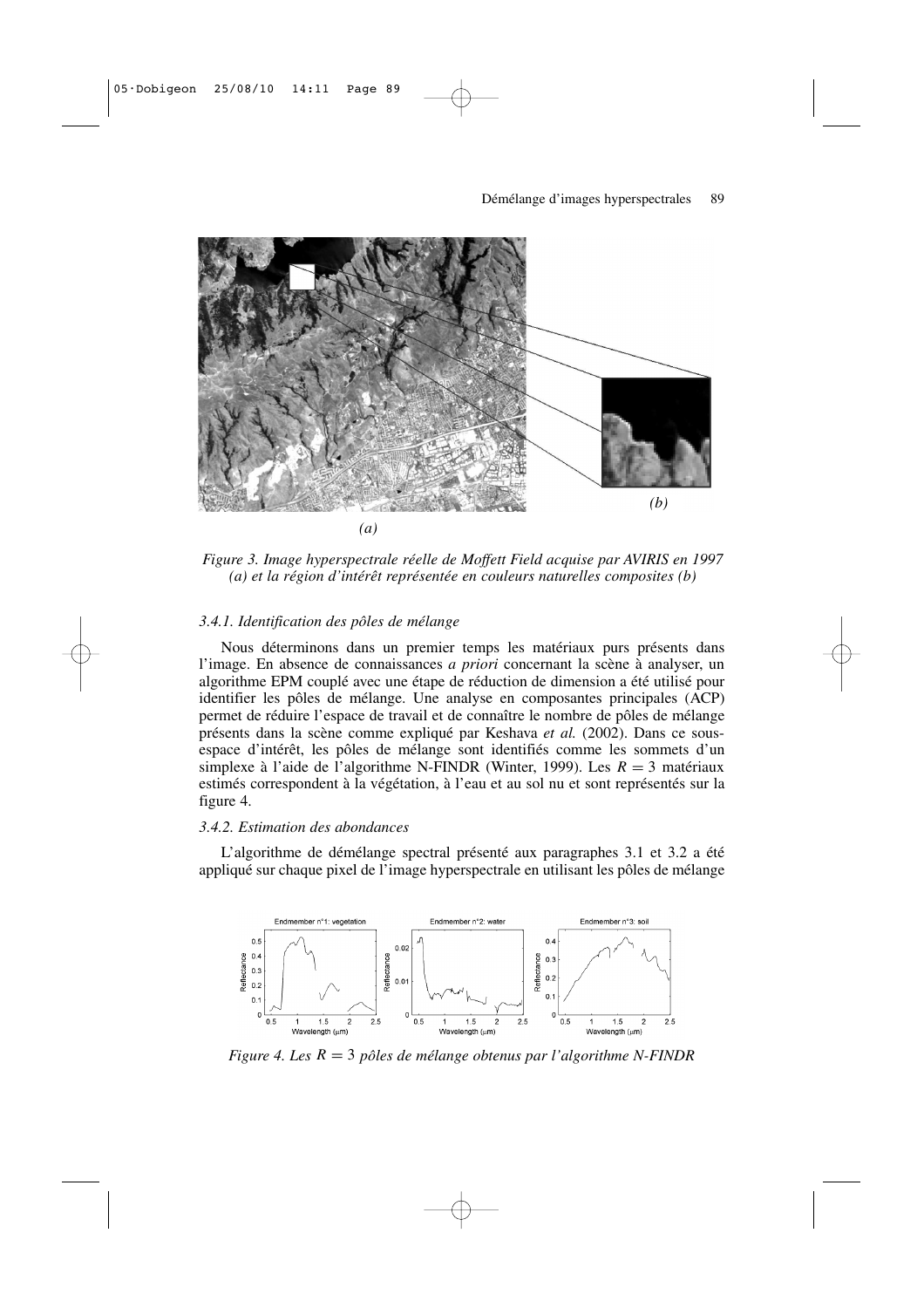identifiés au paragraphe 3.4.1. Les cartes d'abondances estimées par l'algorithme proposé pour les *R* = 3 matériaux sont représentées sur la figure 5 (en haut). Notons qu'un pixel blanc (respectivement noir) sur cette figure indique une forte (respectivement faible) concentration du matériau considéré. La zone de lac (représentée en blanc sur la carte d'abondance de l'eau) est clairement retrouvée. Les résultats obtenus par l'algorithme de démélange fourni avec le logiciel ENVI (RSI (Research Systems inc.), 2003, p. 739) sont également représentés sur la figure 5 (en bas). Ces résultats obtenus avec un algorithme de minimisation d'un critère quadratique (sous contraintes d'additivité et de positivité) sont clairement en accord avec ceux de la figure 5 (en haut). Notons cependant que l'algorithme bayésien proposé permet également d'estimer les lois *a posteriori* des paramètres inconnus (coefficients d'abondances et variance de bruit). Ces distributions *a posteriori* peuvent être utiles pour calculer des mesures de confiance relatives aux estimations de ces paramètres.



*Figure 5. Haut : cartes d'abondances estimées par l'algorithme proposé. Bas : cartes d'abondances estimées par le logiciel ENVI*

#### **4. Cadre semi-supervisé : les pôles de mélange sont partiellement connus**

Nous généralisons dans ce paragraphe le modèle présenté précédemment au cas où le nombre de composants purs *R* intervenant dans le mélange est inconnu. Nous supposons à présent que les *R* pôles de mélange appartiennent à une bibliothèque spectrale connue  $\mathcal{B} = \{s_1, \ldots, s_{R_{\text{max}}} \}$  (où  $s_r$  représente le *L*-spectre  $[s_{r,1}, \ldots, s_{r,L}]^T$ du *r*-ième composant de la bibliothèque). Cependant, les spectres de la bibliothèque ayant pris part au mélange sont également inconnus. Le problème de démélange spectral est alors couplé à un problème de sélection de modèle pour lequel un algorithme à sauts réversibles est proposé.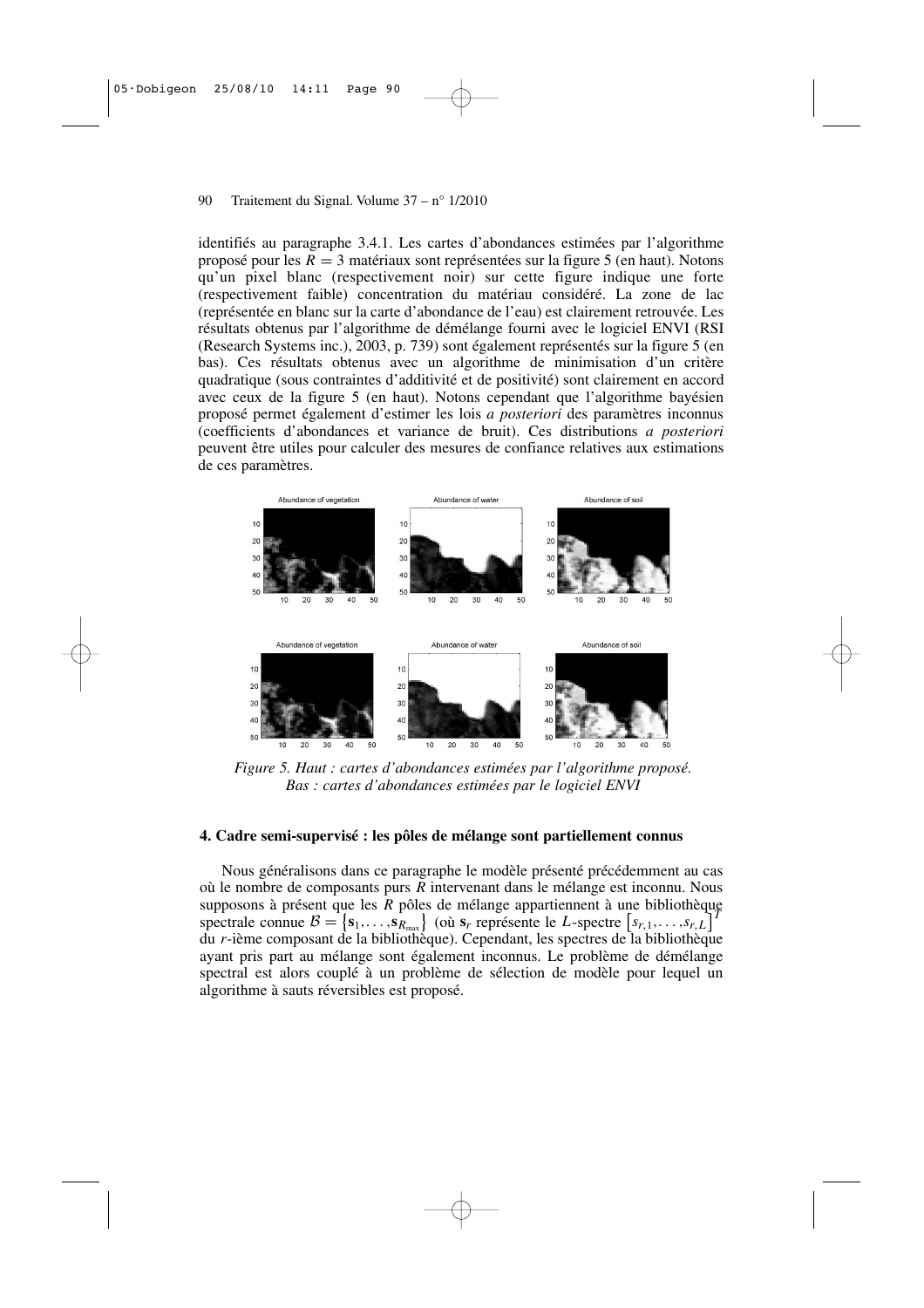## *4.1. Modèle bayésien*

Dans le cas où le nombre et la nature des pôles de mélange sont inconnus, le vecteur des paramètres inconnus est  $\theta = \{\mathbf{c}, \mathbf{M}, \mathbf{R}, \sigma^2\}$ . La loi *a posteriori* de  $\theta$  peut alors s'écrire

$$
f\left(\mathbf{c}, \mathbf{M}, R, \sigma^2 | \mathbf{y}\right) \propto f\left(\mathbf{y} | \mathbf{c}, \mathbf{M}, \sigma^2, R\right) f\left(\mathbf{c} | R\right) f\left(\mathbf{M} | R\right) f\left(\sigma^2\right) f\left(R\right),\tag{20}
$$

où

$$
f(\mathbf{y}|\mathbf{c}, \mathbf{M}, \sigma^2, R) = \left(\frac{1}{2\pi\sigma^2}\right)^{\frac{L}{2}} \exp\left[-\frac{\|\mathbf{y} - \mathbf{M}(R)\mathbf{a}(R)\|^2}{2\sigma^2}\right].
$$
 [21]

Notons que les dimensions de **M**(*R*) et **a**(*R*) dépendent du paramètre inconnu *R*. Les lois *a priori*  $f(\mathbf{a}|\mathbf{R})$  et  $f(\sigma^2)$  ont été précédemment définies au paragraphe 3.1.2. Une loi uniforme discrète sur [2,. ..,*R*max] est choisie comme loi *a priori* du nombre de composants de mélange *R* :

$$
f(R) = \frac{1}{R_{\text{max}} - 1}, \quad R = 2, \dots, R_{\text{max}}.
$$
 [22]

Par ailleurs, conditionnellement à *R*, toutes les combinaisons de *R* spectres appartenant à la bibliothèque  $\beta$  sont supposées équiprobables :

$$
f(\mathbf{M} \mid R) = \frac{1}{\binom{R_{\text{max}}}{R}} = \frac{\Gamma\left(R+1\right)\Gamma\left(R_{\text{max}} - R + 1\right)}{\Gamma\left(R_{\text{max}} + 1\right)}.\tag{23}
$$

### *4.2. Algorithme de Gibbs hybride*

Nous proposons dans ce paragraphe un algorithme de Gibbs capable de générer des échantillons distribués suivant la loi *a posteriori f* **a**,**M**,σ<sup>2</sup> ,*R*|**y** . Le vecteur de paramètres inconnus appartient à un espace dont la dimension dépend de *R*, imposant le recours à une stratégie permettant de passer d'un espace donné à un espace de dimension différente comme dans (Richardson *et al.*, 1997 ; Richardson *et al.* 1998). Plus précisément, l'algorithme noté « Algorithme 2 » comporte trois mouvements principaux :

- *1*) mise à jour de la variance du bruit  $\sigma^2$ .
- *2)* mise à jour du vecteur partiel d'abondances **c**,
- *3)* mise à jour des spectres des pôles de mélange **M**,

Ces trois mouvements possibles sont réalisés systématiquement comme dans (Richardson *et al.,* 1997). Les deux premières étapes sont identiques à l'algorithme proposé dans le cadre du démélange spectral supervisé au paragraphe précédent (voir l'algorithme 1).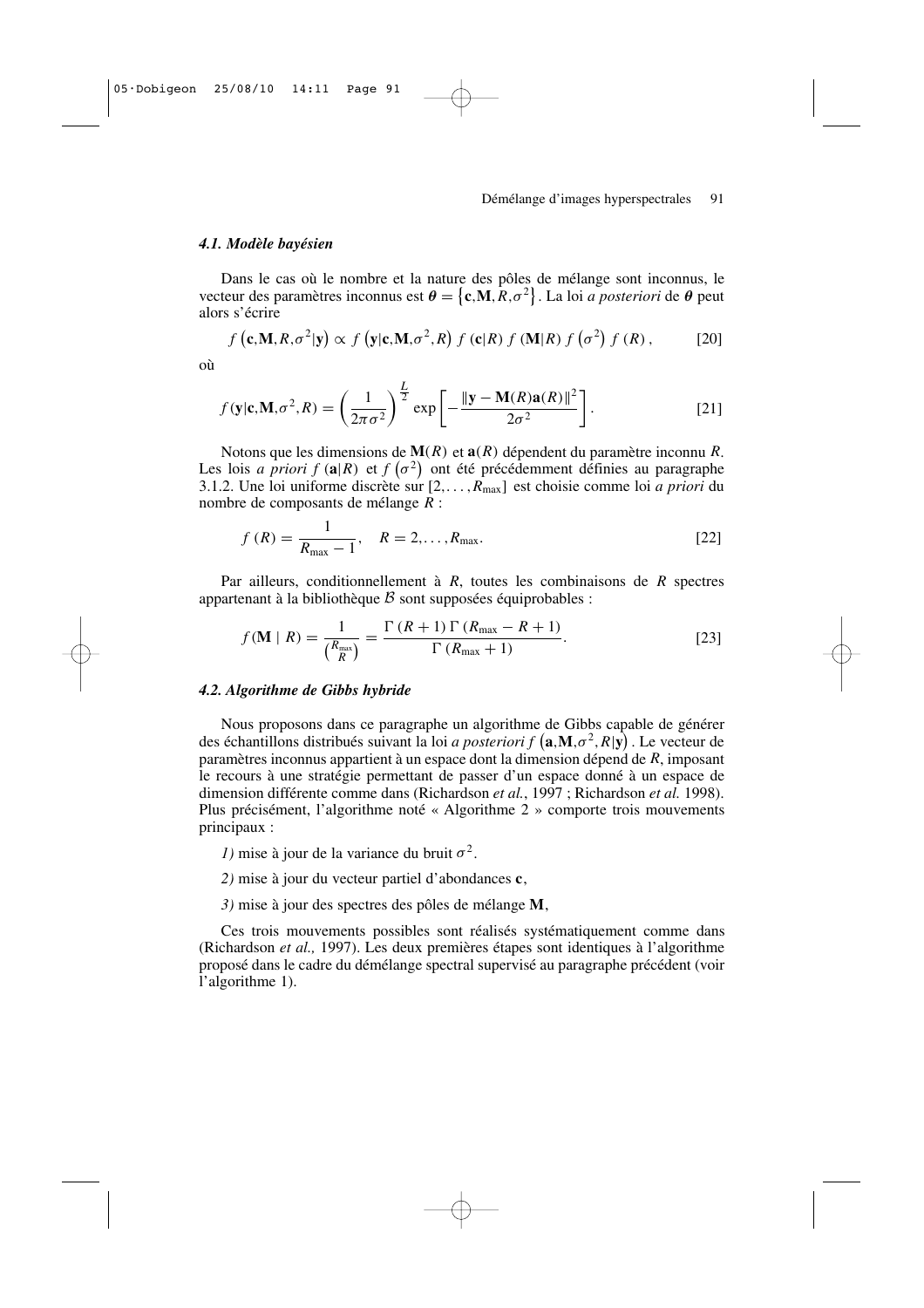*Algorithme 2. Échantillonneur de Gibbs hybride pour le démélange semi-supervisé*

| % Initialisation                                                                                                                                                                |
|---------------------------------------------------------------------------------------------------------------------------------------------------------------------------------|
| Échantillonner le paramètre $\widetilde{R}^{(0)}$ ,                                                                                                                             |
| Choisir $\widetilde{R}^{(0)}$ spectres dans la bibliothèque $\mathcal{B}$ pour construire $\widetilde{M}^{(0)}$ ,                                                               |
| Échantillonner les paramètres $\tilde{\sigma}^{2(0)}$ et $\tilde{\mathbf{a}}^{(0)}$ ,                                                                                           |
| % Itérations                                                                                                                                                                    |
| pour $t = 1, 2, \ldots$ , faire                                                                                                                                                 |
| % Mettre à jour la matrice des spectres $\widetilde{\mathbf{M}}^{(t)}$                                                                                                          |
| tirer $u_1 \sim \mathcal{U}_{[0,1]}$                                                                                                                                            |
| si $w \le b_{\widetilde{R}(t-1)}$ alors                                                                                                                                         |
| proposer un mouvement de <i>naissance</i> ,                                                                                                                                     |
| sinon si $w \leq b_{\widetilde{R}^{(t-1)}} + d_{\widetilde{R}^{(t-1)}}$ alors                                                                                                   |
| proposer un mouvement de <i>mort</i> ,                                                                                                                                          |
| sinon                                                                                                                                                                           |
| proposer un mouvement d'échange,                                                                                                                                                |
| fin si                                                                                                                                                                          |
| tirer $u_2 \sim \mathcal{U}_{[0,1]},$                                                                                                                                           |
| si $u_2 < \rho$ (voir [24] ou [25]) alors                                                                                                                                       |
| poser $(\widetilde{\mathbf{a}}^{(t)}, \widetilde{\mathbf{M}}^{(t)}, \widetilde{R}^{(t)}) = (\mathbf{a}^*, \mathbf{M}^*, R^*),$                                                  |
| sinon                                                                                                                                                                           |
| poser $(\widetilde{\mathbf{a}}^{(t)},\widetilde{\mathbf{M}}^{(t)},\widetilde{R}^{(t)})=(\widetilde{\mathbf{a}}^{(t-1)},\widetilde{\mathbf{M}}^{(t-1)},\widetilde{R}^{(t-1)})$ , |
| fin si                                                                                                                                                                          |
| fin pour                                                                                                                                                                        |
| Échantillonner $\tilde{\mathbf{c}}^{(t)}$ d'après la loi [18],                                                                                                                  |
| Échantillonner $\tilde{\sigma}^{2(t)}$ d'après la loi [19],                                                                                                                     |
| Les spectres des composants purs prenant part au mélange sont mis à jour à l'aide                                                                                               |

de trois sortes de mouvement, appelés mouvements de « *naissance* », « *mort* » et « *échange* » comme dans (Denison *et al.*, 2002, p. 53). Les deux premiers mouvements consistent respectivement à augmenter ou à diminuer le nombre de composants purs *R* d'un élément. C'est pourquoi, ils nécessitent l'utilisation d'une méthode MCMC à sauts réversibles (Green, 1995). En revanche, le troisième mouvement proposé ne modifie pas le nombre de composants du mélange *R*. Si on suppose qu'à l'itération *t*, le modèle courant est défini par  $(\widetilde{\mathbf{a}}^{(t)}, \widetilde{\mathbf{M}}^{(t)}, \widetilde{\sigma}^{2(t)}, \widetilde{R}^{(t)})$ , les mouvements de *naissance*, *mort* et *échange* sont définis comme suit :

– *Naissance* : un mouvement de *naissance R* <sup>∗</sup> <sup>=</sup> *<sup>R</sup>*(*t*) <sup>+</sup> <sup>1</sup> est proposé avec la probabilité  $b_{\widetilde{R}(t)}$ . Un nouveau spectre  $s^*$  est aléatoirement choisi parmi les spectres des composants purs disponibles dans la bibliothèque B pour construire des composants purs disponibles dans la bibliothèque B pour construire  $M^* = [\widetilde{M}^{(t)}, s^*]$ . Un nouveau vecteur de coefficients d'abondances est proposé selon une règle inspirée de (Richardson *et al.*, 1997) :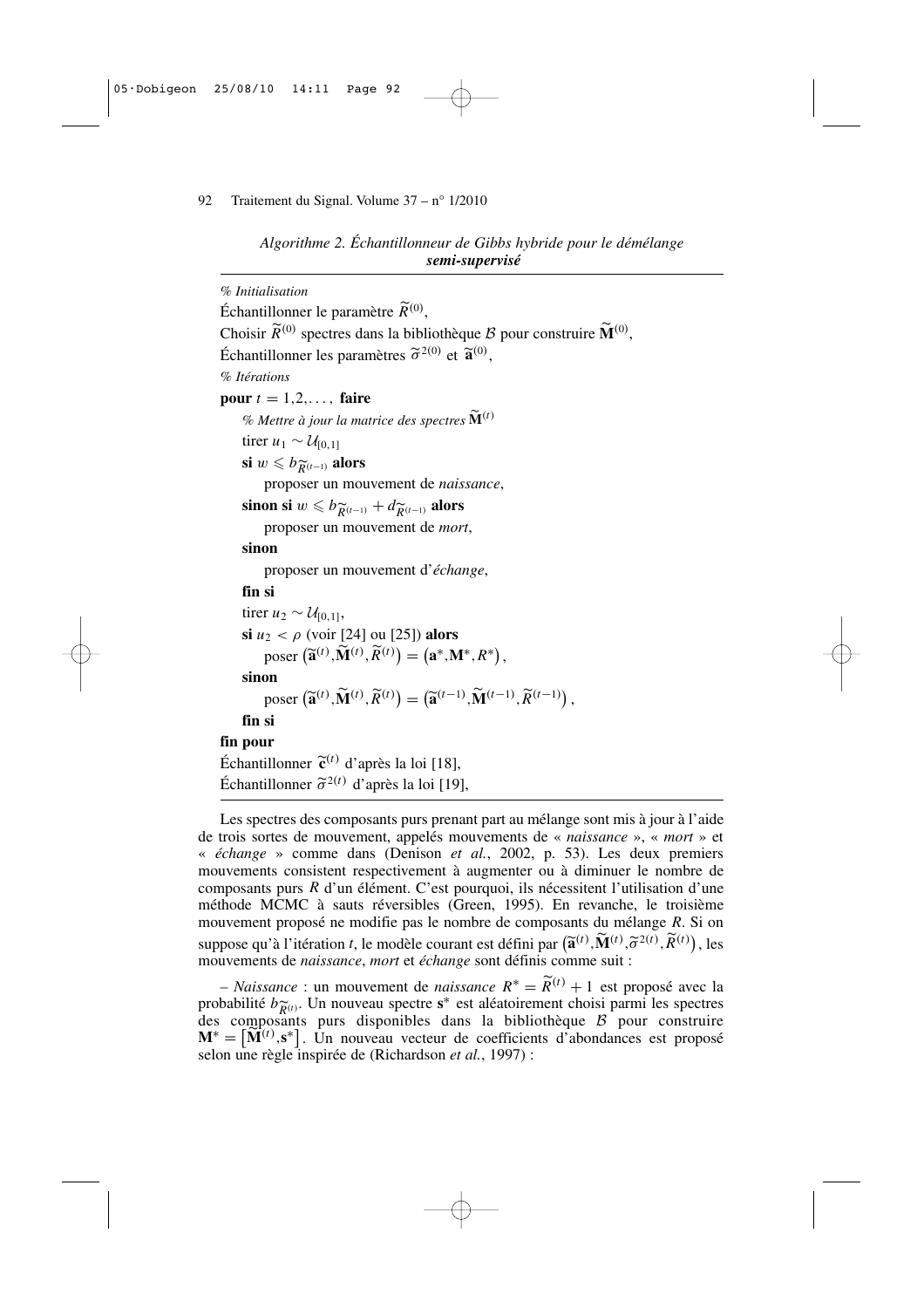- tirer un nouveau coefficient d'abondance w<sup>∗</sup> d'après la loi beta B*e* <sup>1</sup>,*R*(*t*) ,

- re-normaliser les poids existants tels que tous les poids somment à 1,

- constructive 
$$
\mathbf{a}^* = \left[a_1^*, \ldots, a_{\widetilde{R}^{(t)}}^*, w^*\right]^T
$$
,

– *Mort* : un mouvement de *mort*  $R^* = \widetilde{R}^{(t)} - 1$  est proposé avec la probabilité  $d_{\widetilde{R}(t)}^{\sim}$ . Un des spectres de  $\mathbf{M}^{(t)}$  est enlevé, ainsi que le coefficient d'abc correspondant. Les coefficients restants sont re-normalisés pour sommer à 1, . Un des spectres de  $\widetilde{M}^{(t)}$  est enlevé, ainsi que le coefficient d'abondance

– Mouvement d'*échange* : un mouvement d'*échange* est proposé avec la probabilité  $u \widetilde{R}(t)$ . Un spectre aléatoirement choisi dans  $\widetilde{M}^{(t)}$  est remplacé par un spectre aléatoirement choisi dans la bibliothèque B. spectre aléatoirement choisi dans la bibliothèque  $\beta$ .

À chaque itération, un des mouvements de *naissance*, *mort* ou d'*échange* est aléatoirement choisi avec les probabilités  $b\tilde{\chi}_{(t)}$ ,  $d\tilde{\chi}_{(t)}$  et  $u\tilde{\chi}_{(t)}$  respectivement (avec  $b\tilde{\chi}_{(t)} + d\tilde{\chi}_{(t)} + u\tilde{\chi}_{(t)} = 1$ ). Bien sûr, un mouvement de mort n'est pas autorisé pour  $b\tilde{R}(t) + d\tilde{R}(t) + u\tilde{R}(t) = 1$ ). Bien sûr, un mouvement de mort n'est pas autorisé pour  $R = 2$  et le mouvement de naissance est impossible si  $R = R_{\text{max}}$  (*i.e.*)  $d_2 = b_{R_{\text{max}}} = 0$ ). Par conséquent, les probabilités de mouvements suivantes ont été choisies :  $b_R = d_R = u_R = \frac{1}{3}$  pour  $R \in \{3, R_{\text{max}} - 1\}$  et  $b_2 = d_{R_{\text{max}}} = u_2$  $= u_{R_{\text{max}}} = \frac{1}{2}$ . Quand le vecteur d'abondances **a** est distribué *a priori* suivant une loi de Dirichlet  $\mathcal{D}_R(\delta,\ldots,\delta)$ , les probabilités d'acceptation pour les mouvements de *naissance* et *mort* sont  $\rho = \min\{1, A_b\}$  et  $\rho = \min\{1, A_b^{-1}\}$  avec :

$$
A_{b} = \exp\left[-\frac{\|\mathbf{y} - \mathbf{M}^{\star}\mathbf{a}^{\star}\|^{2} - \|\mathbf{y} - \widetilde{\mathbf{M}}^{(t)}\widetilde{\mathbf{a}}^{(t)}\|^{2}}{2\sigma^{2}}\right] \times \frac{d\widetilde{\mathbf{R}}^{(t)} + 1}{b\widetilde{\mathbf{R}}^{(t)}} \frac{1}{g_{1,\widetilde{R}^{(t)}}(w^{\star})} \left(1 - w^{\star}\right)^{\widetilde{R}^{(t)} - 1} \times \frac{\Gamma\left(\delta\widetilde{R}^{(t)} + \delta\right)}{\Gamma\left(\delta\widetilde{R}^{(t)}\right)\Gamma\left(\delta\right)} w^{\star\delta - 1} \left(1 - w^{\star}\right)^{(\delta - 1)\widetilde{R}^{(t)}},
$$
\n(24)

où *ga*,*<sup>b</sup>* (·) représente la densité de probabilité d'une loi Beta B*e* (*a*,*b*).

La probabilité d'acceptation pour le mouvement d'*échange* est le rapport classique de Metropolis-Hastings  $\rho = \min\{1, A_s\}$  avec :

$$
A_{s} = \exp\left[-\frac{\|\mathbf{y} - \mathbf{M}^{*}\mathbf{a}^{*}\|^{2} - \|\mathbf{y} - \widetilde{\mathbf{M}}^{(t)}\widetilde{\mathbf{a}}^{(t)}\|^{2}}{2\sigma^{2}}\right].
$$
\n(25)

Le détail des calculs conduisant à ces probabilités d'acceptation est disponible dans (Dobigeon, 2007).

#### *4.3. Résultats de simulation sur données synthétiques*

Nous évaluons les performances de l'algorithme à sauts réversibles proposé en étudiant le spectre du pixel synthétique utilisé au paragraphe 3.3. Nous rappelons que ce pixel est le résultat du mélange de trois pôles de mélange (béton de construction, herbe verte et terre grasse) avec le vecteur d'abondances  $\mathbf{a} = [0.3, 0.6, 0.1]^T$ . Les observations sont entachées d'un bruit additif gaussien de rapport signal à bruit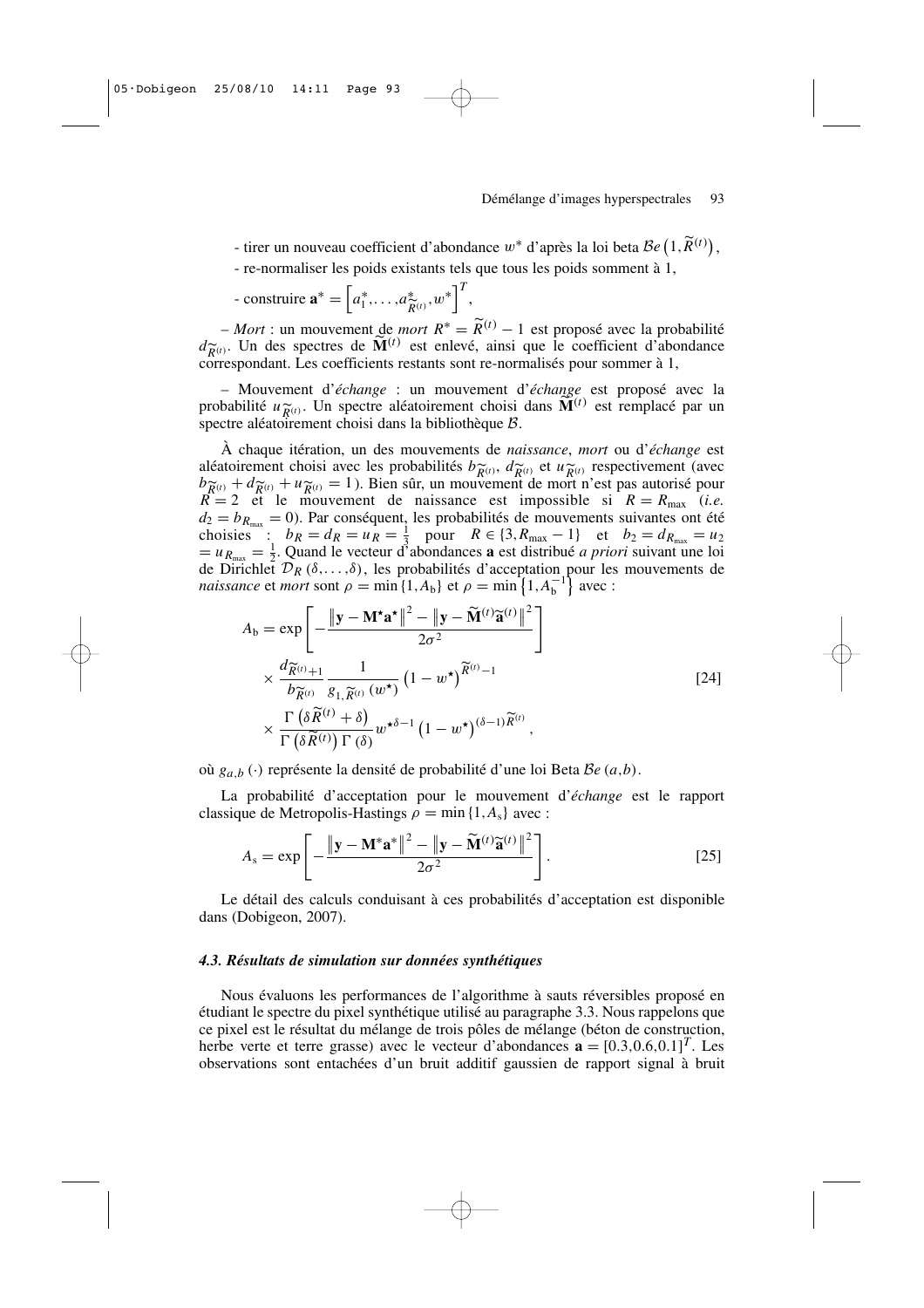

*Figure 6. Spectres des pôles de mélange de la librairie*



*Figure 7. Loi* a posteriori *de l'ordre du modèle estimé R*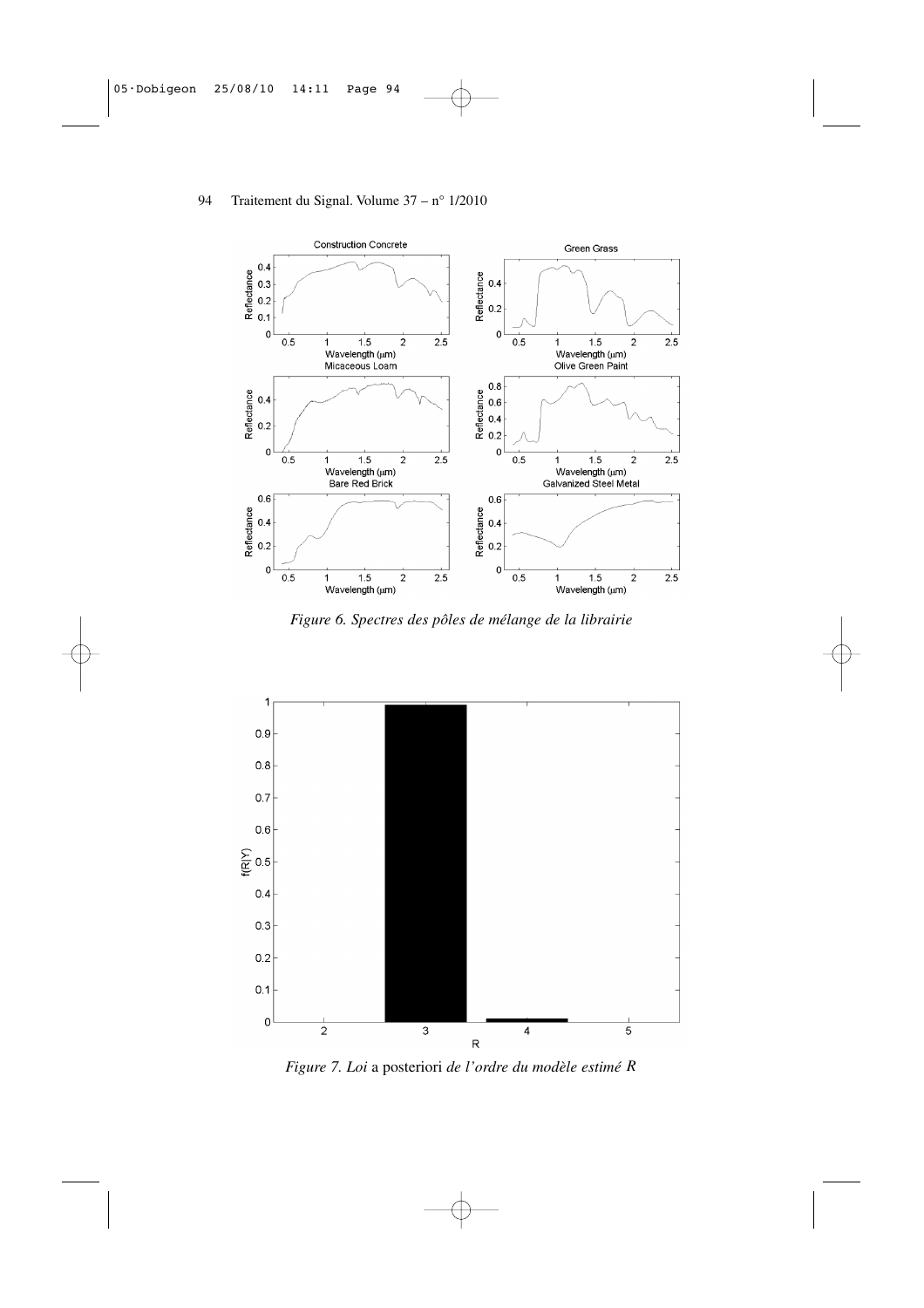$RSB = 15$  dB. Les résultats sont obtenus pour  $N<sub>MC</sub> = 20000$  itérations, dont  $N_{\text{bi}} = 200$  itérations de chauffage. Cette simulation utilise une bibliothèque extraite du logiciel ENVI contenant six spectres, dont ceux réellement utilisés dans le mélange : béton de construction, herbe verte, terre grasse, peinture verte, brique, acier galvanisé. Les spectres de ces composants purs sont représentés sur la figure 6.

Tout d'abord, l'ordre du modèle, *i.e.*, le nombre de composants ayant pris part au mélange *R*, est estimé. La loi *a posteriori* de *R* représentée sur la figure 7 est clairement en accord avec la valeur réelle de *R* puisque le maximum est obtenu pour  $R = 3$ . Ensuite les probabilités *a posteriori* estimées des combinaisons de  $R_{MAP} = 3$ spectres permet d'identifier la configuration la plus probable. Pour cette simulation, seulement deux combinaisons ont été générées après la période de chauffage :  $[s_1, s_2, s_3]$  et  $[s_1, s_2, s_5]$  avec les probabilités respectives  $P_{1,2,3} = 0.87$  et  $P_{1,2,5} = 0.13$ . La probabilité maximale correspond à la combinaison de spectres réellement employés pour réaliser le mélange. Les lois *a posteriori* des coefficients d'abondances correspondants sont finalement estimées conditionnellement à  $M_{MAP} = [s_1, s_2, s_3]$  et représentées sur la figure 8. Ces distributions sont en accord avec les valeurs réelles des abondances  $\mathbf{a} = \begin{bmatrix} 0.3, 0.6, 0.1 \end{bmatrix}^T$ .

# **5. Cadre non-supervisé : les pôles de mélanges sont inconnus**

Comme expliqué dans (Keshava *et al.*, 2002), le démélange spectral a très souvent été effectué en deux étapes distinctes : l'identification des signatures spectrales à l'aide d'un algorithme EPM puis l'estimation des abondances par inversion. Cependant, résoudre le problème de démélange spectral en deux étapes distinctes et



*Figure 8. Lois* a posteriori *des abondances estimées*  $\mathbf{a} = [a_1, a_2, a_3]^T$ *sachant*  $\mathbf{M} = [\mathbf{s}_1, \mathbf{s}_2, \mathbf{s}_3]$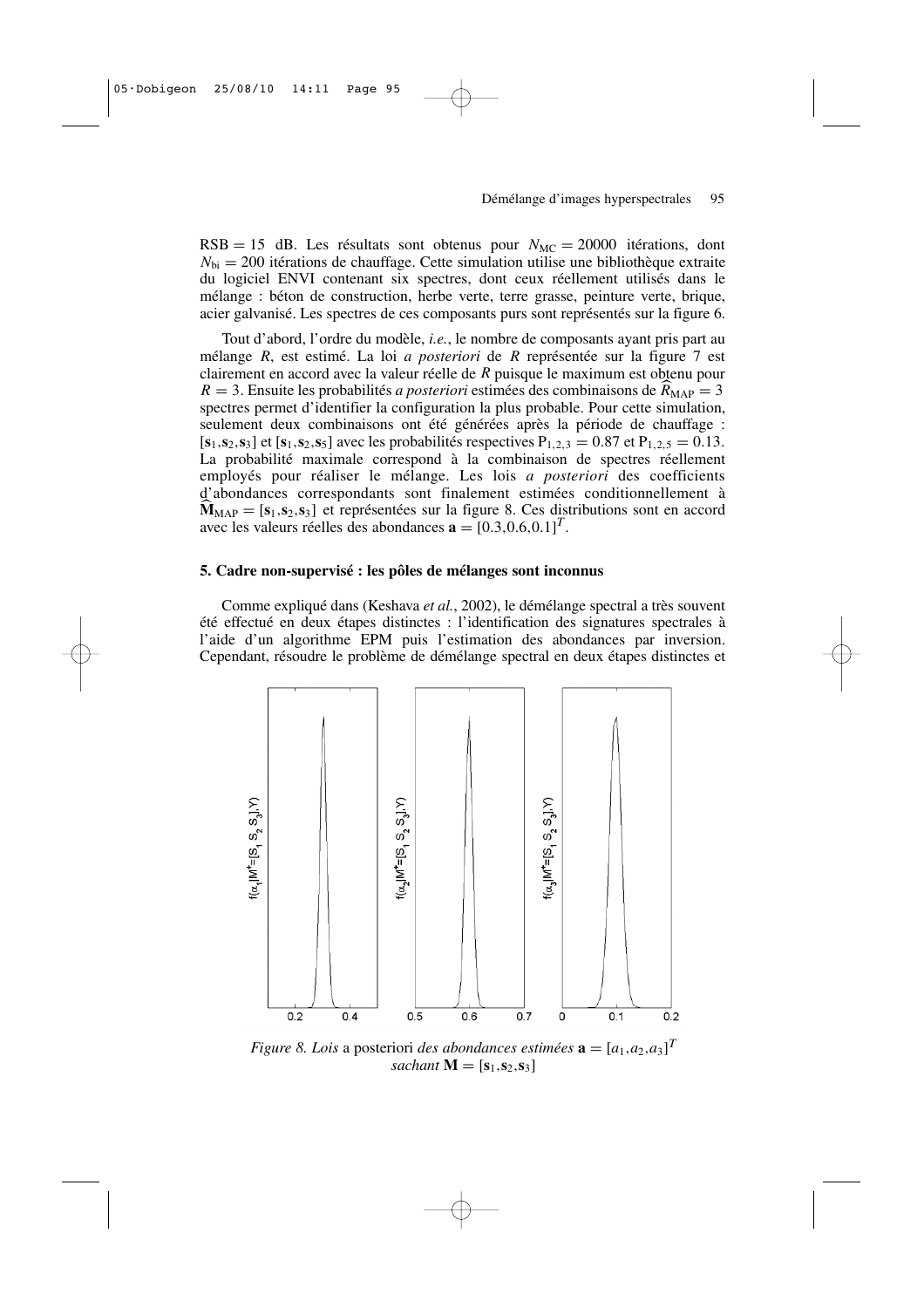successives fournit parfois de mauvais résultats. En particulier, lorsqu'il n'y a pas de pixels purs dans l'image, les algorithmes VCA, N-FINDR ou encore PPI fournissent des estimations des pôles de mélange qui sont parfois de mauvaise qualité. Pour pallier ces défauts, nous proposons dans cette partie de résoudre le problème de démélange spectral dans un cadre totalement non-supervisé, en estimant conjointement les spectres des matériaux purs et leurs abondances respectives. Cette approche conjointe fait du problème considéré un problème de séparation aveugle de sources. Le problème de séparation aveugle de sources a reçu un grand intérêt dans la littérature. Pourtant, comme relevé par Nascimento *et al.* (2005b) ou (Dobigeon *et al.*, 2005), les algorithmes basés sur l'analyse en composantes indépendantes se sont montrés inefficaces en imagerie hyperspectrale, à cause notamment de la trop grande dépendance entre les signaux sources. D'autres stratégies exploitant des techniques de factorisation de matrices non-négatives (Paatero *et al.*, 1994) peuvent être utilisées pour l'estimation conjointe des pôles de mélange et des abondances. Cependant, celles-ci ne permettent pas de prendre en compte explicitement toutes les contraintes physiques liées au problème de démélange linéaire rencontrées en imagerie hyperspectrale : la positivité des signatures spectrales et des abondances, ainsi que l'additivité des abondances. Comme suggéré plus haut, la modélisation bayésienne adoptée ici est un moyen efficace de prendre en compte toutes ces contraintes, notamment en choisissant des lois *a priori* adéquates pour les paramètres inconnus.

Par ailleurs, une analyse simple de la géométrie du problème nous a permis de montrer qu'il suffit d'estimer les signatures spectrales dans un sous-espace approprié, de dimension bien inférieure à celle de l'espace d'observation. Cette estimation dans un sous-espace permet de réduire considérablement les degrés de liberté des paramètres inconnus, et ainsi de s'affranchir du problème d'identifiabilité tout en respectant les contraintes physiques sus-citées.

# *5.1. Modèle bayésien*

Le problème de démélange spectral étant formulé comme un problème de séparation aveugle de sources, l'estimation conjointe des pôles de mélange et des abondances n'est possible que lorsque plusieurs pixels d'une image sont analysés conjointement. D'un démélange pixel par pixel présenté dans les paragraphes 3.1 et 4.1, nous passons donc maintenant à une analyse complète d'une image hyperspectrale, pour laquelle nous supposons connu le nombre de pôles de mélange.

En particulier, nous étendons le modèle bayésien hiérarchique proposé au paragraphe 3.1 en définissant un modèle *a priori* pour les pôles de mélange et en calculant la nouvelle loi *a posteriori* associée à l'ensemble des paramètres inconnus. La fonction de vraisemblance n'est pas rappelée ci-dessous mais s'exprime comme le produit des fonctions de vraisemblance marginales [9] attachées à chaque pixel. Par ailleurs, pour chaque sous-vecteur d'abondances  $\mathbf{c}_p$  ( $p = 1, \ldots, P$ ), une loi uniforme définie sur le simplexe S défini par [11] est choisie comme loi *a priori*. Outre le respect des contraintes inhérentes [3] au modèle, le choix de cette loi *a priori* permet d'imposer une contrainte forte sur la taille du simplexe formé dans l'espace hyperspectral par les pôles de mélange estimés par l'algorithme. En effet, comme montré dans (Dobigeon *et al.*, 2009), parmi deux solutions au problème de démélange aveugle *a priori* equiprobables, la loi *a priori* uniforme permet de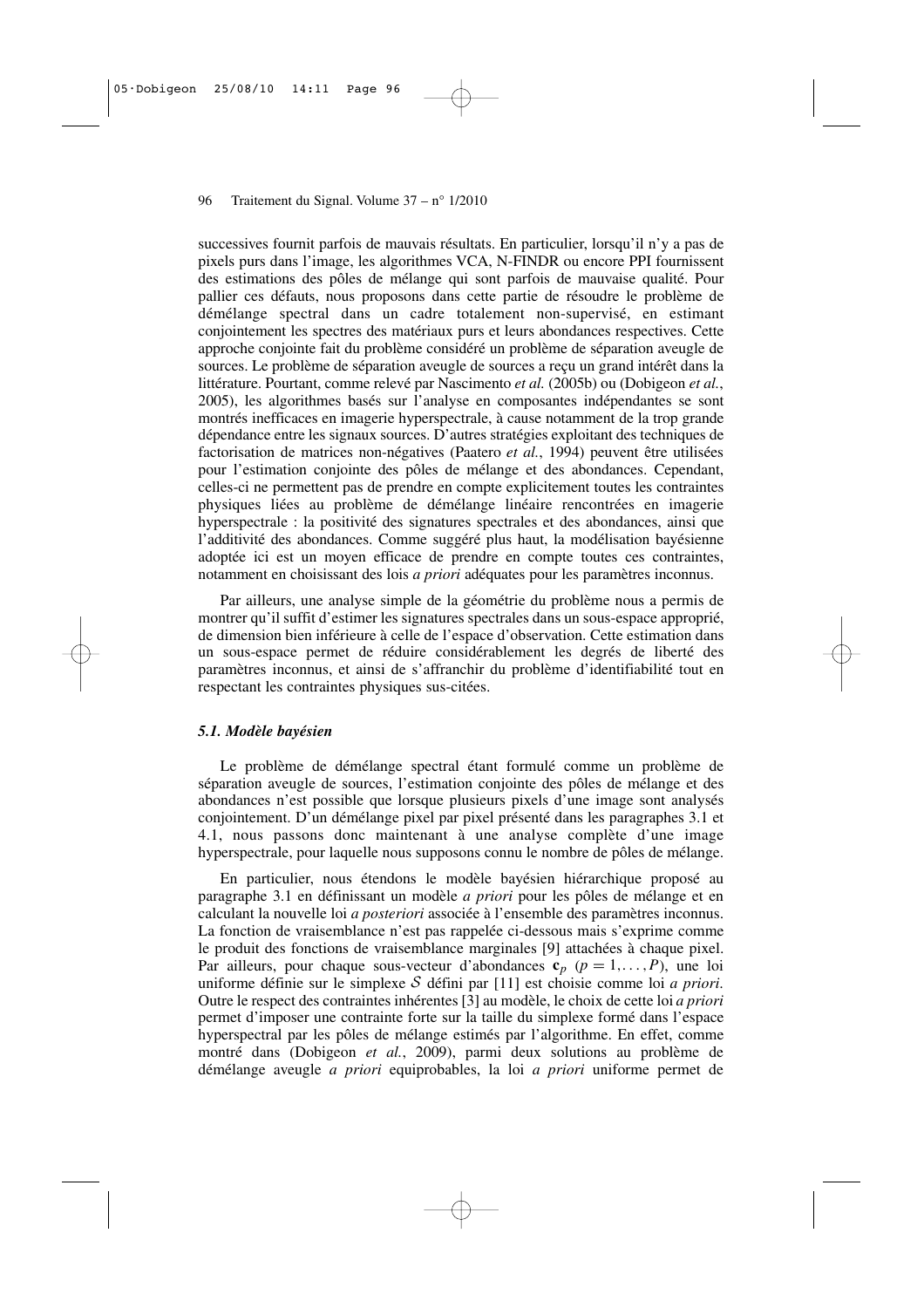favoriser la solution qui correspond au polytope de volume minimal. Cette propriété a également été exploitée par Craig (1994) et Bowles *et al.* (1995).

# *5.1.1. Modèle a priori des pôles de mélange*

5.1.1.1. Réduction de dimensionalité

Remarquons tout d'abord que l'ensemble

$$
\mathcal{S}_{\mathbf{M}} = \left\{ \mathbf{x} \in \mathbb{R}^L; \ \mathbf{x} = \sum_{r=1}^R \lambda_r \mathbf{m}_r, \quad \sum_{r=1}^R \lambda_r = 1, \lambda_r \geq 0 \right\}
$$

est un polytope convexe de  $\mathbb{R}^L$  dont les sommets  $\mathbf{m}_1, \ldots, \mathbf{m}_R$  sont les  $R \ll L$ signatures à estimer. Par conséquent, les données cachées  $X = MA = Y - N$ peuvent être représentées dans un sous-espace  $V_K$  de  $\mathbb{R}^K$  avec  $R - 1 \leqslant K \ll L$  sans perte d'information. Dans ce sous-espace, les données non bruitées **X** forment un (*R* − 1)-simplexe dont les sommets sont les projections des signatures spectrales à estimer. Comme énoncé dans (Keshava *et al.*, 2002), la réduction de dimensionalité est une étape classique dans le démélange spectral, requise par de nombreuses techniques d'EPM, comme les algorithmes N-FINDR (Winter, 1999) ou PPI (Boardman, 1993). Dans ce papier, nous proposons d'estimer dans un cadre bayésien les projections  $\mathbf{t}_r$  ( $r = 1, \ldots, R$ ) des signatures spectrales  $\mathbf{m}_r$  sur le sous-espace  $V_K$ . Cette approche permet de réduire considérablement les degrés de liberté des paramètres à estimer. Nous supposerons que ce sous-espace a préalablement été estimé par une technique de réduction de dimensionalité (ACP par exemple).

#### 5.1.1.2. Réduction de dimensionalité par ACP

La matrice de covariance empirique ϒ des données **Y** est donnée par

$$
\Upsilon = \frac{1}{P} \sum_{p=1}^{P} (\mathbf{y}_p - \bar{\mathbf{y}}) (\mathbf{y}_p - \bar{\mathbf{y}})^T
$$
 [26]

où  $\bar{v}$  est la moyenne empirique des observations :

$$
\bar{\mathbf{y}} = \frac{1}{P} \sum_{p=1}^{P} \mathbf{y}_p.
$$

Nous notons respectivement

$$
\begin{cases}\n\mathbf{D} = \text{diag}(\lambda_1, \dots, \lambda_K), \\
\mathbf{V} = [\mathbf{v}_1, \dots, \mathbf{v}_K]^T\n\end{cases}
$$
\n[28]

la matrice diagonale des *K* plus grandes valeurs propres et la matrice correspondantes des vecteurs propres de ϒ. Le vecteur projeté **t***<sup>r</sup>* ∈ R *<sup>K</sup>* du pôle de mélange  $\mathbf{m}_r \in \mathbb{R}^L$  est alors obtenu par la transformation

$$
\mathbf{t}_r = \mathbf{P}(\mathbf{m}_r - \bar{\mathbf{y}}) \tag{29}
$$

 $\overrightarrow{P} = \overrightarrow{D}^{-\frac{1}{2}}V$ . De manière équivalente, on a

$$
\mathbf{m}_r = \mathbf{U}\mathbf{t}_r + \bar{\mathbf{y}} \tag{30}
$$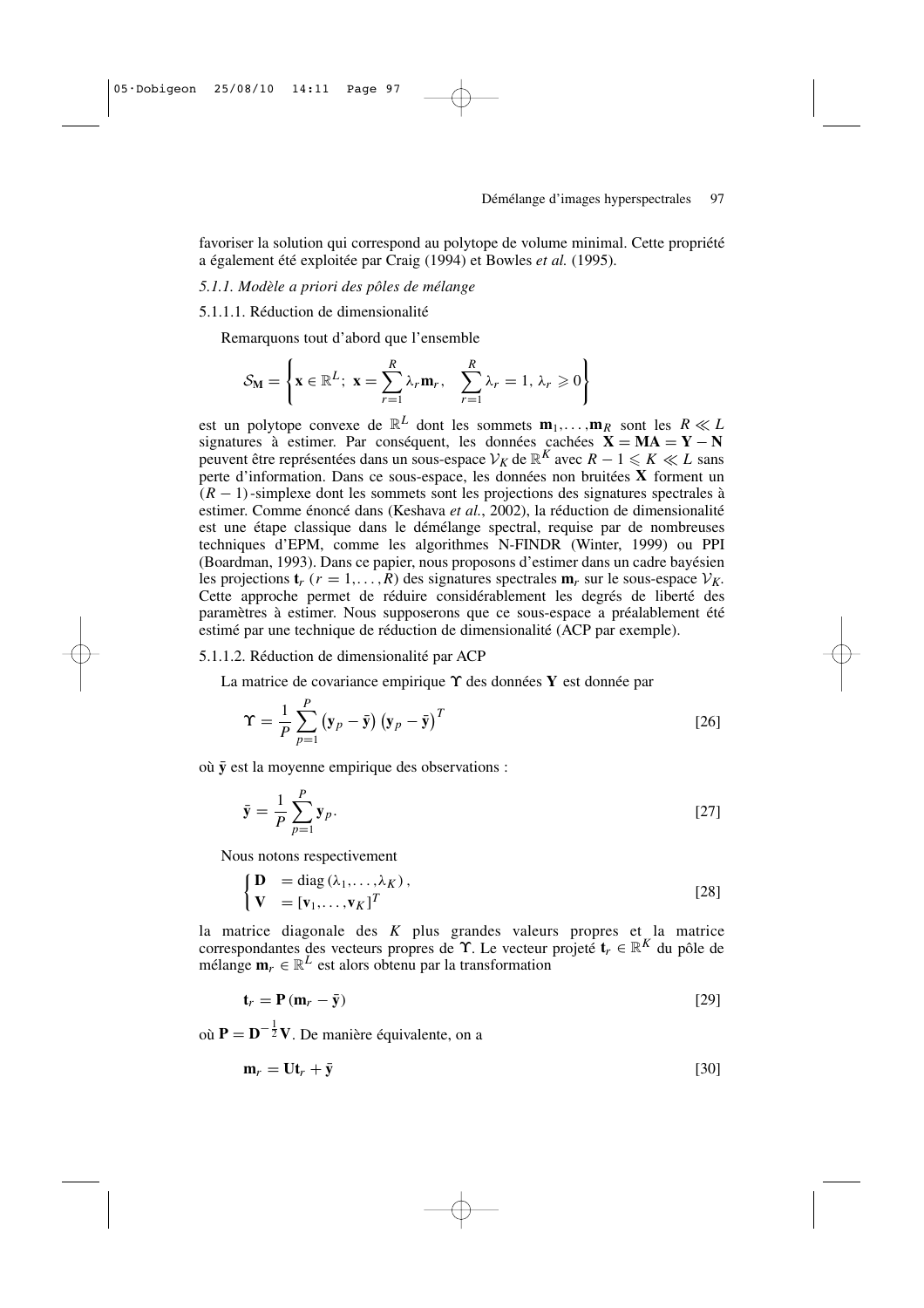où **U** =  $V^T D^{\frac{1}{2}}$ . Notons que dans le sous-espace  $V_{R-1}$  obtenu pour  $K = R - 1$ , les vecteurs  ${\{\mathbf t}_r\}_{r=1,\ldots,R}$  forment un simplexe que tentent d'estimer les algorithmes EPM classiques tels que N-FINDR (Winter, 1999), MVT (Craig, 1994) ou ICE (Berman *et al.*, 2004). Nous proposons d'estimer les sommets projetés  $\mathbf{t}_r$  ( $r = 1, \ldots, R$ ) de ce simplexe en utilisant une approche bayésienne. Les lois *a priori* des projections **t***r*  $(r = 1, \ldots, R)$  sont présentées dans le paragraphe suivant.

## 5.1.1.3. Lois *a priori* des spectres projetés

La signature spectrale  $\mathbf{m}_r \in \mathbb{R}^L$  et sa projection  $\mathbf{t}_r \in \mathbb{R}^K$  sur  $\mathcal{V}_K$  sont liées par les relations  $\mathbf{t}_r = \mathbf{P}(\mathbf{m}_r - \bar{\mathbf{y}})$  et  $\mathbf{m}_r = \mathbf{U} \mathbf{t}_r + \bar{\mathbf{y}}$ , où  $\mathbf{P}$  est la matrice de projection,  $\mathbf{U}$  est la pseudo-inverse de  $P$  et  $\bar{y}$  est la moyenne empirique des observations. Les lois *a priori* choisies pour les spectres projetés doivent permettre de respecter les contraintes de positivité introduites dans [5]. De simples calculs permettent d'identifier l'ensemble T*<sup>r</sup>* ⊂ V*<sup>K</sup>* tel que

$$
\{m_{l,r} \geqslant 0, \forall l = 1,\ldots,L\} \quad \Leftrightarrow \quad \{\mathbf{t}_r \in \mathcal{T}_r\}
$$
\n
$$
\tag{31}
$$

à l'aide des *L* inégalités suivantes

$$
\mathcal{T}_r = \left\{ \mathbf{t}_r; \, \bar{y}_l + \sum_{k=1}^K u_{l,k} t_{k,r} \geq 0, l = 1, \dots, L \right\}.
$$
 [32]

L'originalité de la méthode de séparation de sources considérée dans cet article consiste à définir des lois *a priori* pour les projections des pôles de mélange **m***r* sur le sous espace  $V_K$  notées  $t_r$  (et non pas des lois *a priori* pour les spectres des divers composantes du mélange **m***r*, ce qui pourrait paraître naturel). Plus précisément, nous choisissons une loi normale multivariée

$$
\mathbf{t}_r \sim \mathcal{N}_{\mathcal{T}_r} \left( \mathbf{e}_r, s_r^2 \mathbf{I}_K \right) \tag{33}
$$

tronquée à l'ensemble  $\mathcal{T}_r$  comme loi a priori pour chaque vecteur  $\mathbf{t}_r$  ( $r = 1, \ldots, R$ ). Les vecteurs moyennes **e***r* de ces lois *a priori* sont fixés comme les solutions fournies par un algorithme rapide d'EPM comme N-FINDR ou VCA. En absence d'informations *a priori* supplémentaires, les variances  $s_r^2$  ( $r = 1, \ldots, R$ ) sont fixées à de grandes valeurs  $s_1^2 = \ldots = s_R^2 = 50$ , ce qui permet de modéliser l'écart entre les véritables pôles de mélange **t***r* et les estimations initiales **e***r* issues des algorithmes N-FINDR ou VCA.

#### *5.1.2. Loi* a posteriori

Les lois *a priori* des spectres projetés définies précédemment permettent d'obtenir la loi *a posteriori* jointe suivante

$$
f\left(\mathbf{C}, \mathbf{T}, \sigma^2 | \mathbf{Y}\right) \propto \prod_{r=1}^R \exp\left[-\frac{\|\mathbf{t}_r - \mathbf{e}_r\|^2}{2s_r^2}\right] \mathbf{1}_{\mathcal{T}_r} \left(\mathbf{t}_r\right)
$$
  
 
$$
\times \prod_{p=1}^P \left[\left(\frac{1}{\sigma^2}\right)^{\frac{L}{2}+1} \exp\left(-\frac{\|\mathbf{y}_p - (\mathbf{U}\mathbf{T} + \bar{\mathbf{y}}\mathbf{1}_{R-1})\mathbf{a}_p\|^2}{2\sigma^2}\right)\right]
$$
  
 
$$
\times \prod_{p=1}^P \mathbf{1}_{\mathcal{S}}\left(\mathbf{c}_p\right), \tag{34}
$$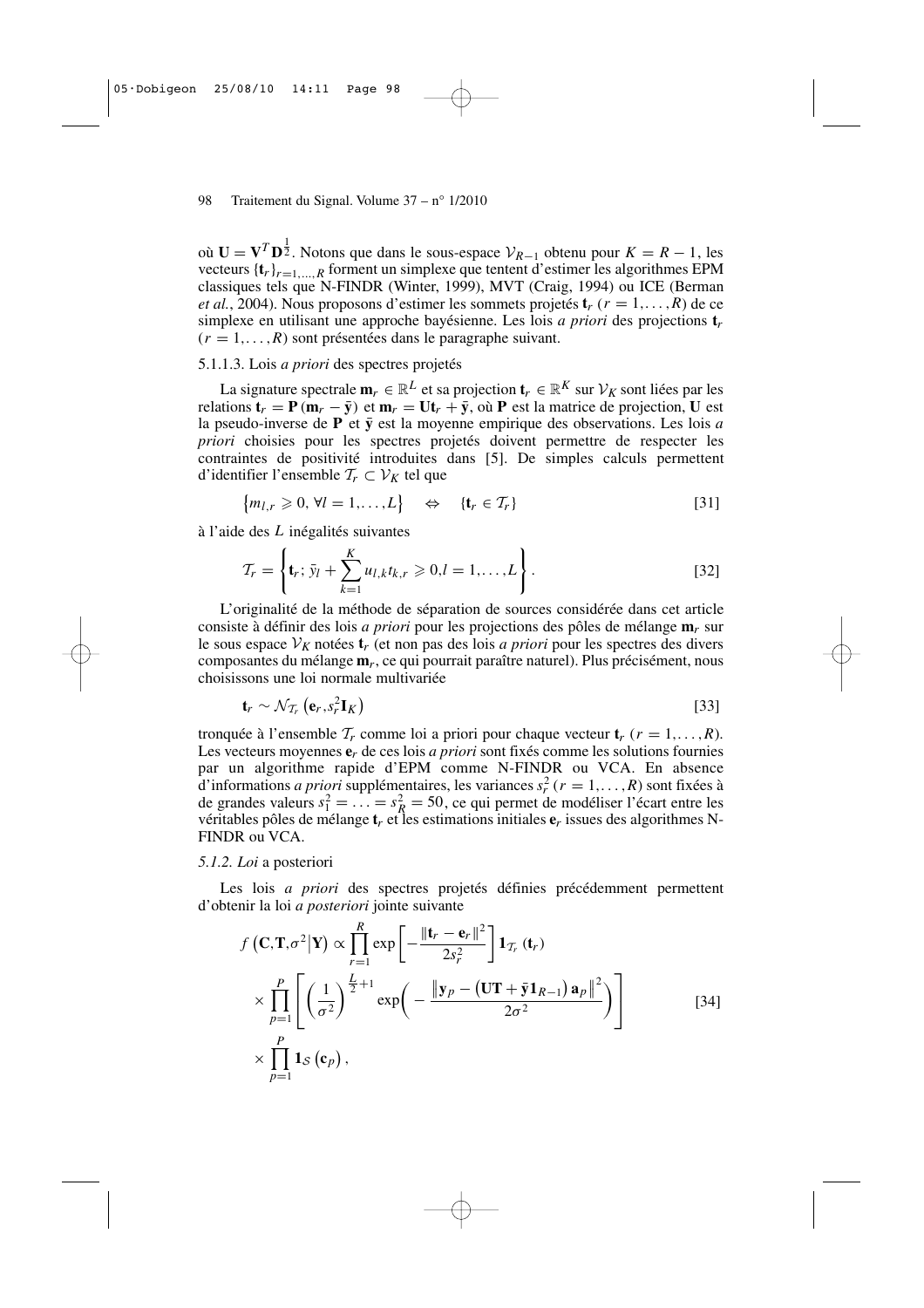où  $\mathbf{C} = [\mathbf{c}_1, \dots, \mathbf{c}_P]^T$  est une matrice issue de la reparamétrisation [10] des vecteurs d'abondances. Un algorithme de Gibbs, détaillé au paragraphe suivant, est proposé pour générer des échantillons  $\{C^{(t)}, T^{(t)}, \sigma^{2(t)}\}$  distribués suivant cette loi, où *t* est l'indice de l'itération. Ces échantillons sont ensuite utilisés pour approcher les estimateurs des paramètres d'intérêt.

# *5.2. Échantillonneur de Gibbs*

Nous détaillons ci-dessous un échantillonneur de Gibbs qui permet de générer des échantillons distribués asymptotiquement suivant la loi *a posteriori* [34]. Cet algorithme se résume à l'algorithme 1 détaillé au paragraphe 3.2 auquel s'ajoute une étape qui permet d'échantillonner suivant la loi conditionnelle  $f(\mathbf{T}|\mathbf{C}, \sigma^2, \mathbf{Y})$  (voir aussi l'algorithme 3).

*Algorithme 3. Échantillonneur de Gibbs pour le démélange non-supervisé*

- 1: *% Pré-traitement*
- 2: Calculer la moyenne empirique  $\bar{y}$  selon [27],
- 3: Calculer les matrices **D** et **V** selon [28] à l'aide d'une ACP,
- 4: Poser  $U = (V^T V)^{-1} V^T D^{\frac{1}{2}}$ ,
- 5: Choisir les vecteurs approchés  $e_r$  ∈  $V_K$  requis dans [33],
- 6: *% Initialisation*
- 7: **pour**  $r = 1, \ldots, R$  **faire**
- 8: Échantillonner  $\mathbf{t}_r^{(0)}$  selon la loi [33],
- 9: Poser  $\mathbf{m}_r^{(0)} = \mathbf{U} \mathbf{t}_r^{(0)} + \bar{\mathbf{y}},$

# 10: **fin pour**

```
11: Échantillonner \sigma^{2(0)} selon la loi [12],
```
- 12: *% Itérations*
- 13: **pour**  $t = 1, 2, \ldots$ , **faire**
- 14: **pour**  $p = 1, \ldots, P$  **faire**
- 15: Échantillonner  $\mathbf{c}_p^{(t)}$  selon la loi [36],
- 16: **fin pour**
- 17: **pour**  $r = 1,...,R$  **faire**
- 18: **pour**  $k = 1, \ldots, K$  **faire**
- 19: Échantillonner  $t_k^{(t)}$  $\int_{k,r}^{(t)}$  selon la loi [40],
- 20: **fin pour**
- 21: Poser  $\mathbf{m}_r^{(t)} = \mathbf{U} \mathbf{t}_r^{(0)} + \bar{\mathbf{y}},$
- 22: **fin pour**
- 23: Échantillonner  $\sigma^{2(t)}$  selon la loi [42].

# 24: **fin pour**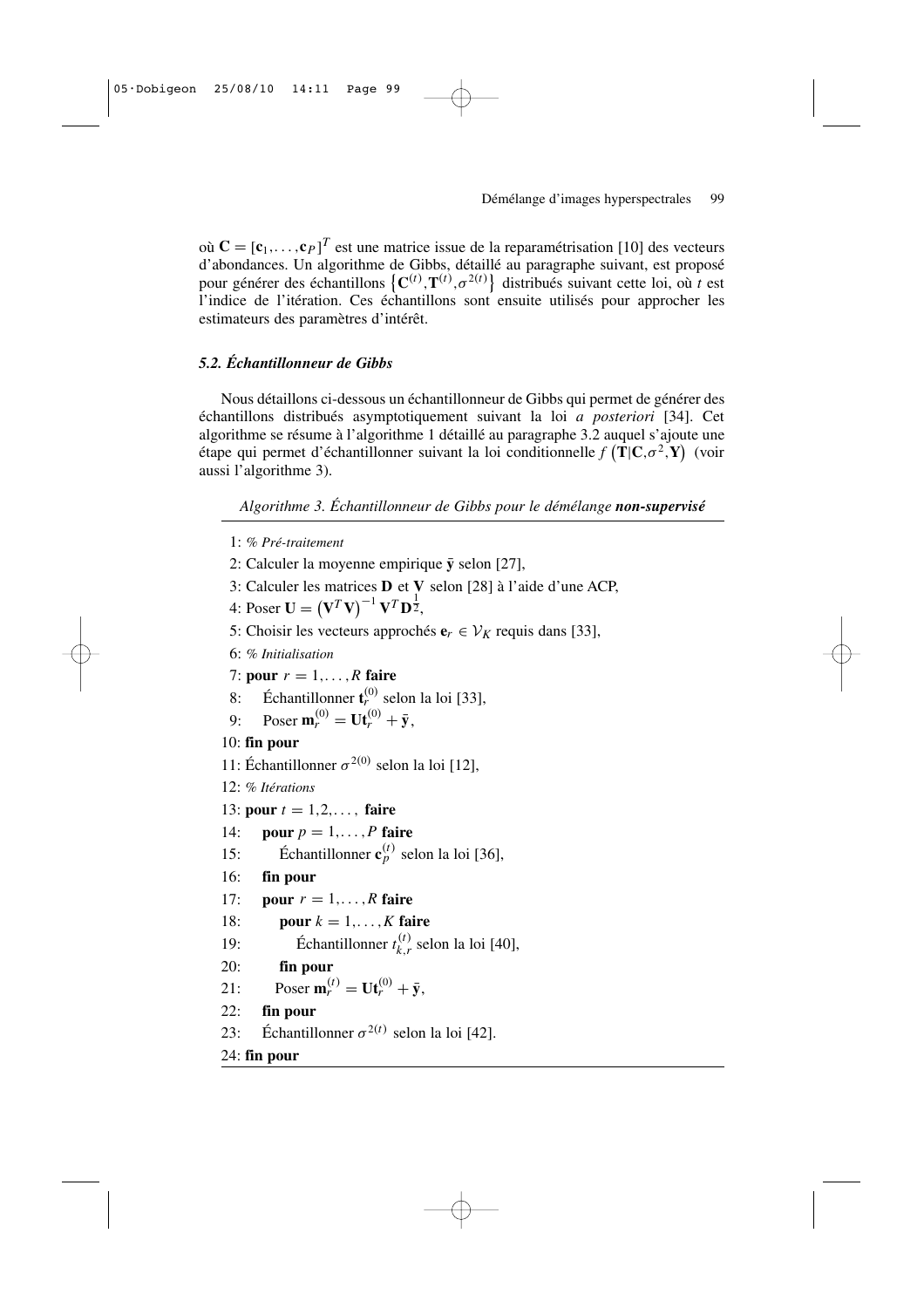# 5.2.1. Échantillonnage suivant  $f$   $(C|\mathbf{T}, \sigma^2, \mathbf{Y})$

Pour chaque pixel *p*, comme au paragraphe 3.2.1, on a

$$
f\left(\mathbf{c}_p\left|\mathbf{T},\sigma^2,\mathbf{y}_p\right.\right)\exp\left[-\frac{\left(\mathbf{c}_p-\mathbf{v}_p\right)^T\Sigma_p^{-1}\left(\mathbf{c}_p-\mathbf{v}_p\right)}{2}\right]\mathbf{1}_{\mathcal{S}}\left(\mathbf{c}_p\right),\qquad\qquad[35]
$$

où  $\Sigma_p$  et  $v_p$  ont été définis pour un pixel donné au paragraphe 3.2.1. Le vecteur  $\mathbf{c}_p | \mathbf{T}, \sigma^2, \mathbf{y}_p$  est donc distribué suivant une loi normale multivariée tronquée au simplexe  $\hat{\mathcal{S}}$  défini par [11]

$$
\mathbf{c}_p \left| \mathbf{T}, \sigma^2, \mathbf{y}_p \sim \mathcal{N}_{\mathcal{S}} \left( \mathbf{v}_p, \Sigma_p \right) \right. \tag{36}
$$

5.2.2. Échantillonnage suivant  $f(\mathbf{T}|\mathbf{C}, \sigma^2, \mathbf{Y})$ 

Si **T**−*r* est la matrice **T** dont la *r*ième colonne a été supprimée, alors la loi conditionnelle *a posteriori* de  $\mathbf{t}_r$  ( $r = 1, \ldots, R$ ) est

$$
f\left(\mathbf{t}_r|\mathbf{T}_{-r},\mathbf{c}_r,\sigma^2,\mathbf{Y}\right)\propto\exp\left[-\frac{1}{2}\left(\mathbf{t}_r-\boldsymbol{\tau}_r\right)^T\boldsymbol{\Lambda}_r^{-1}\left(\mathbf{t}_r-\boldsymbol{\tau}_r\right)\right]\mathbf{1}_{T_r}\left(\mathbf{t}_r\right),\qquad[37]
$$

avec

$$
\begin{cases}\n\mathbf{\Lambda}_r = \left[ \sum_{p=1}^P a_{p,r}^2 \mathbf{U}^T \Sigma^{-1} \mathbf{U} + \frac{1}{s_r^2} \mathbf{I}_K \right]^{-1}, \\
\tau_r = \mathbf{\Lambda}_r \left[ \sum_{p=1}^P a_{p,r} \mathbf{U}^T \Sigma^{-1} \boldsymbol{\epsilon}_{p,r} + \frac{1}{s_r^2} \mathbf{e}_r \right],\n\end{cases}
$$
\n
$$
(38)
$$

et

$$
\epsilon_{p,r} = \mathbf{y}_p - a_{p,r}\bar{\mathbf{y}} - \sum_{j \neq r} a_{p,j}\mathbf{m}_j.
$$

Générer des vecteurs distribués suivant cette loi est délicat, principalement à cause de la troncature à l'espace T*r*. L'alternative consiste à générer chaque composante  $t_{k,r}$  de  $\mathbf{t}_r$  conditionnellement aux autres  $\mathbf{t}_{-k,r} = \{t_{j,r}\}_{j \neq k}$ . En notant  $\mathcal{U}_k^+ = \{l; u_{l,k} > 0\}$ ,  $\mathcal{U}_k^- = \{l; u_{l,k} < 0\}$  et  $\varepsilon_{l,k,r} = \bar{y}_l + \sum_{j \neq k} u_{l,j} t_{j,r}$ , on obtient

$$
t_{k,r}|\mathbf{t}_{-k,r},\mathbf{T}_{-r},\mathbf{c}_r,\sigma^2,\mathbf{Y}\sim\mathcal{N}_{\left[t_{k,r}^-,t_{k,r}^+\right]}\left(w_{k,r},z_{k,r}^2\right),\tag{40}
$$

avec

$$
\begin{cases}\n t_{k,r}^- &= \max_{l \in \mathcal{U}_k^+} -\frac{\varepsilon_{l,k,r}}{u_{l,k}}, \\
 t_{k,r}^+ &= \min_{l \in \mathcal{U}_k^-} -\frac{\varepsilon_{l,k,r}}{u_{l,k}},\n\end{cases} \tag{41}
$$

où  $w_{k,r}$  et  $z_{k,r}^2$  sont les moyenne et variance conditionnelles calculées suivant (Kay 1993, p. 324) (voir aussi les calculs similaires de Dobigeon *et al.*, 2007a). Générer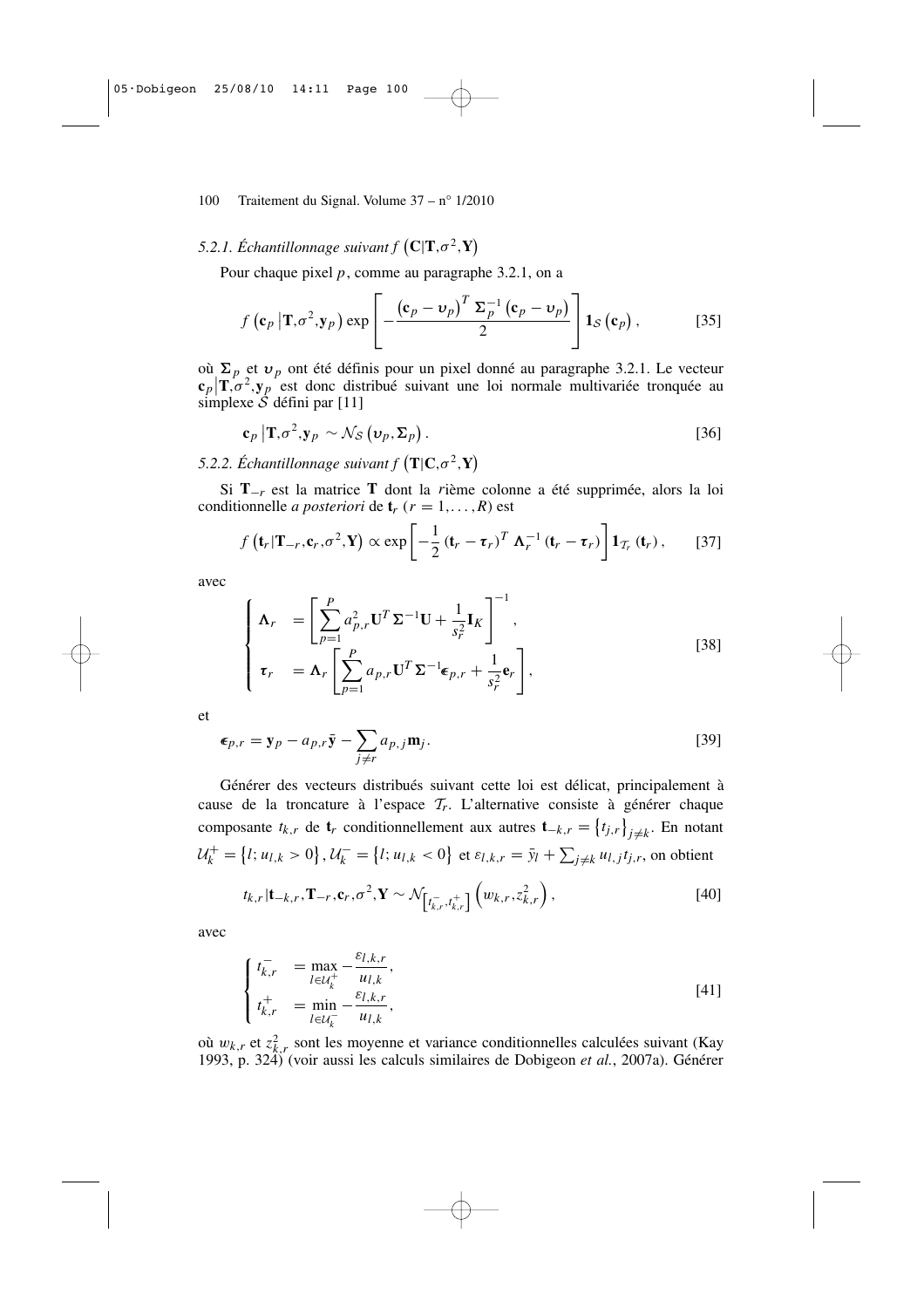des échantillons distribués suivant la loi normale doublement tronquée [40] peut se faire en utilisant la méthode décrite dans (Robert, 1995).

5.2.3. Échantillonnage suivant  $f(\sigma^2 | \mathbf{C}, \mathbf{T}, \mathbf{Y})$ 

La loi conditionnelle *a posteriori* de  $\sigma^2$ |**C**,**T**,**Y** est la loi inverse-gamma

$$
\sigma^2 |\mathbf{C}, \mathbf{T}, \mathbf{Y} \sim \mathcal{IG}\left(\frac{PL}{2}, \frac{1}{2} \sum_{p=1}^P \|\mathbf{y}_p - \mathbf{M}\mathbf{a}_p\|^2\right).
$$
 [42]

# *5.3. Résultats de simulation sur données synthétiques*

Pour illustrer l'intérêt de la méthode proposée, l'algorithme a été appliqué sur une image synthétique de  $100 \times 100$  pixels, dans laquelle apparaissent trois signatures spectrales représentatives d'un environnement semi-urbain : béton de construction, herbe verte et brique rouge. Ces signatures, issues de la bibliothèque spectrale



*Figure 9. Haut : spectres réels (noir) et estimés par N-FINDR, VCA et l'approche proposée (gris). Milieu et bas : cartes d'abondances réelles et estimées*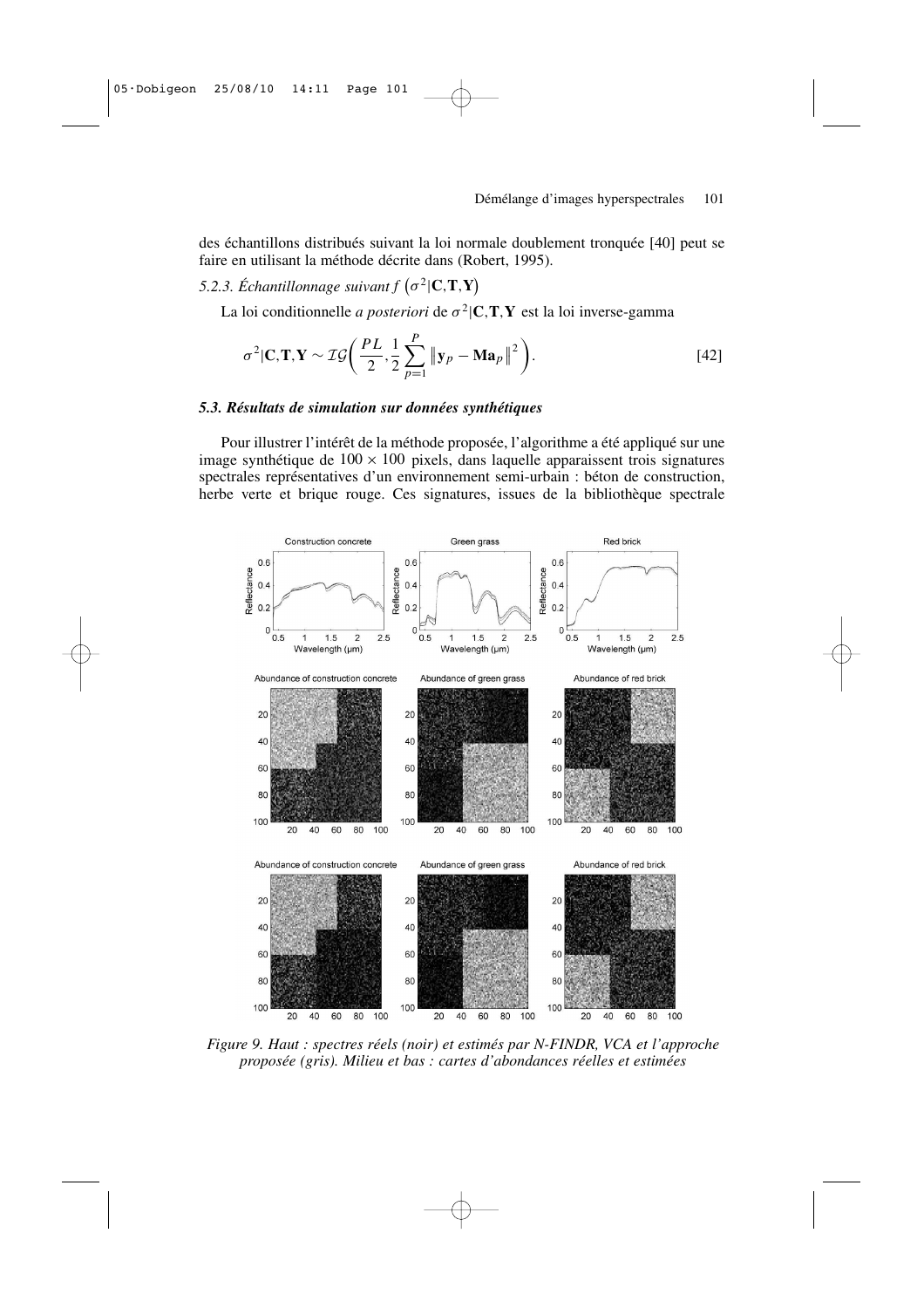fournie avec le logiciel ENVI, sont mesurées dans  $L = 413$  bandes spectrales et représentées sur la figure 9 (haut, noir). Ces composants macroscopiques sont mélangés au sein des pixels de l'image dans des proportions aléatoires avec un bruit i.i.d. correspondant à un niveau de bruit RSB = 15 dB.

Les résultats d'estimation des signatures spectrales obtenus par notre algorithme, représentées sur la figure 9 (haut, rouge) ont été comparés à ceux fournis par les algorithmes VCA et N-FINDR. Nous rapportons dans le tableau 1 (haut) les erreurs quadratiques moyennes définies par

$$
EQM_r^2 = \|\widehat{\mathbf{m}_r} - \mathbf{m}_r\|^2, \quad r = 1, \dots, R. \tag{43}
$$

Les résultats concernant l'estimation des  $10<sup>4</sup>$  vecteurs d'abondances (voir figure 9, bas), sont rapportés dans le Tableau 1 (bas) en termes d'erreurs quadratiques pour chaque composant :

EQM<sub>r</sub><sup>2</sup> = 
$$
\sum_{p=1}^{P} (\hat{a}_{p,r} - a_{p,r})^2
$$
, r = 1,..., R, [44]

où  $\hat{a}_{p,r}$  est le coefficient d'abondance estimé pour le matériau #*r* dans le pixel #*p*. Comme on peut l'observer, les résultats d'estimation obtenus avec l'algorithme bayésien sont meilleurs que ceux obtenus avec les autres algorithmes. Ceci est dû au fait que l'algorithme i) fournit une estimation conjointe de **M** et **A**, ii) respecte les contraintes de positivité et d'additivité liées au modèle de mélange.

*Tableau 1. Comparaison de performances d'estimation entre les algorithmes VCA, N-FINDR et l'approche proposée : erreurs quadratiques moyennes entre les R* = 3 *spectres estimés et les spectres réels (haut), erreurs quadratiques moyennes globales entre les abondances réelles et estimées (bas)*

| <b>Spectres</b> | Modèle bayésien | <b>VCA</b> | N-FINDR |
|-----------------|-----------------|------------|---------|
| Matériau #1     | 0.10            | 1.29       | 0.54    |
| Matériau #2     | 2.68            | 15.59      | 5.19    |
| Matériau #3     | 0.16            | 4.35       | 0.57    |
|                 |                 |            |         |
| Abondances      | Modèle bayésien | <b>VCA</b> | N-FINDR |
| Matériau #1     | 25.68           | 57.43      | 30.66   |
| Matériau #2     | 29.97           | 74.48      | 46.45   |
| Matériau #3     | 3.19            | 83.02      | 11.22   |

# *5.4. Résultats de simulation sur données réelles*

Pour terminer, nous proposons d'appliquer l'algorithme de démélange spectral aveugle proposé ci-dessus à l'image réelle de Moffett Field présentée au paragraphe 3.4. Les *R* = 3 pôles de mélange identifiés par l'algorithme sont représentés sur la figure 10 (haut). Les cartes d'abondances correspondantes sont également représentées sur la figure 10 (bas). Ces résultats sont en accord avec ceux des figures 4 et 5 obtenus dans le cas d'une approche supervisée.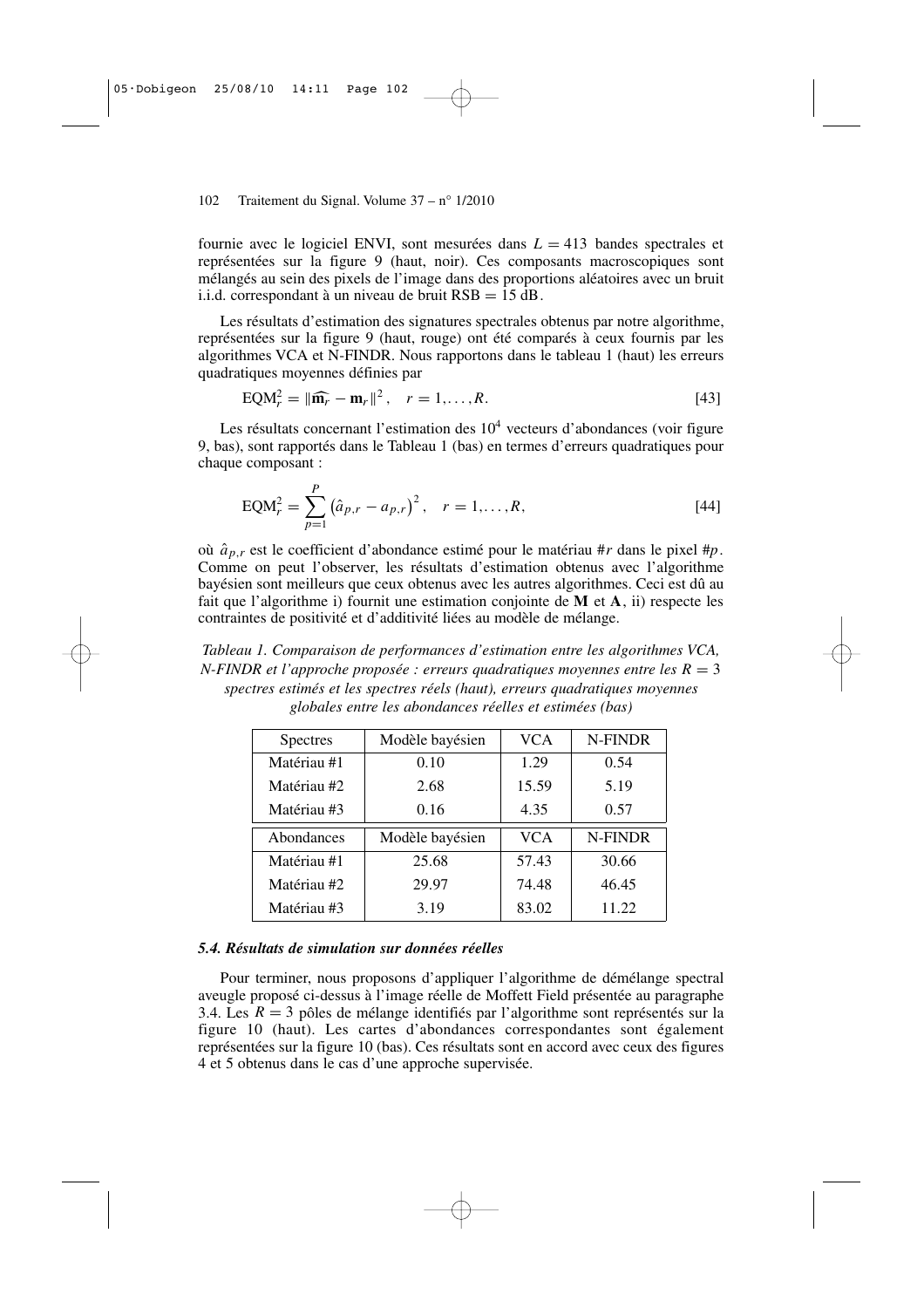

*Figure 10. Haut : les R* = 3 *pôles de mélange estimés par l'algorithme non-supervisé dans la scène Moffett Field. Bas : les cartes d'abondances correspondantes*

# **6. Conclusion et discussion**

Dans cet article, nous avons présenté des algorithmes bayésiens pour résoudre le problème de démélange linéaire d'images hyperspectrales dans des contextes supervisé, semi-supervisé et non-supervisé. Dans chacun de ces cadres d'étude, des lois *a priori* adéquates sont choisies pour les paramètres inconnus. Notamment un soin particulier a été apporté pour le choix de ces lois afin de satisfaire les contraintes inhérentes au modèle de mélange : positivité et additivité des coefficients d'abondances et positivité des spectres. Des algorithmes MCMC ont été développés pour générer des échantillons distribués suivant les lois *a posteriori* des paramètres inconnus. Des résultats de simulations, obtenus sur des images synthétiques et réelles, ont permis de mettre en évidence l'intérêt des méthodes proposées. Une piste de travail futur concerne l'estimation du nombre de spectres purs impliqués dans le mélange.

Par souci de concision, nous avons présenté dans cet article des résultats obtenus avec un seul niveau de bruit RSB  $\approx$  15 dB. Les comportements des algorithmes proposés face à des niveaux de bruits plus élevés ont été étudiés par Dobigeon *et al.* (2008a) et Dobigeon *et al.* (2009). Ces résultats montrent naturellement que les variances des lois *a posteriori* des paramètres d'intérêts augmentent lorsque le niveau de bruit augmente. La qualité des estimations fournies par les algorithmes reste toutefois supérieure à celle de la plupart des algorithmes de démélange rencontrés dans la littérature. Notons par ailleurs que les capteurs hyperspectraux les plus couramment utilisés fournissent des images dont les niveaux de RSB sont rarement inférieurs à 15 dB (Pearlman *et al.*, 2003).

Enfin, nous noterons que les algorithmes de démélange supervisé, semi-supervisé et non supervisé ont été développés et testés dans le cas où le nombre de composants purs est limité. En particulier, dans un contexte semi-supervisé, lorsque ce nombre de composants devient important, il est clair que la stratégie à sauts réversibles peut se montrer coûteuse en temps de calculs. L'algorithme est en effet contraint d'explorer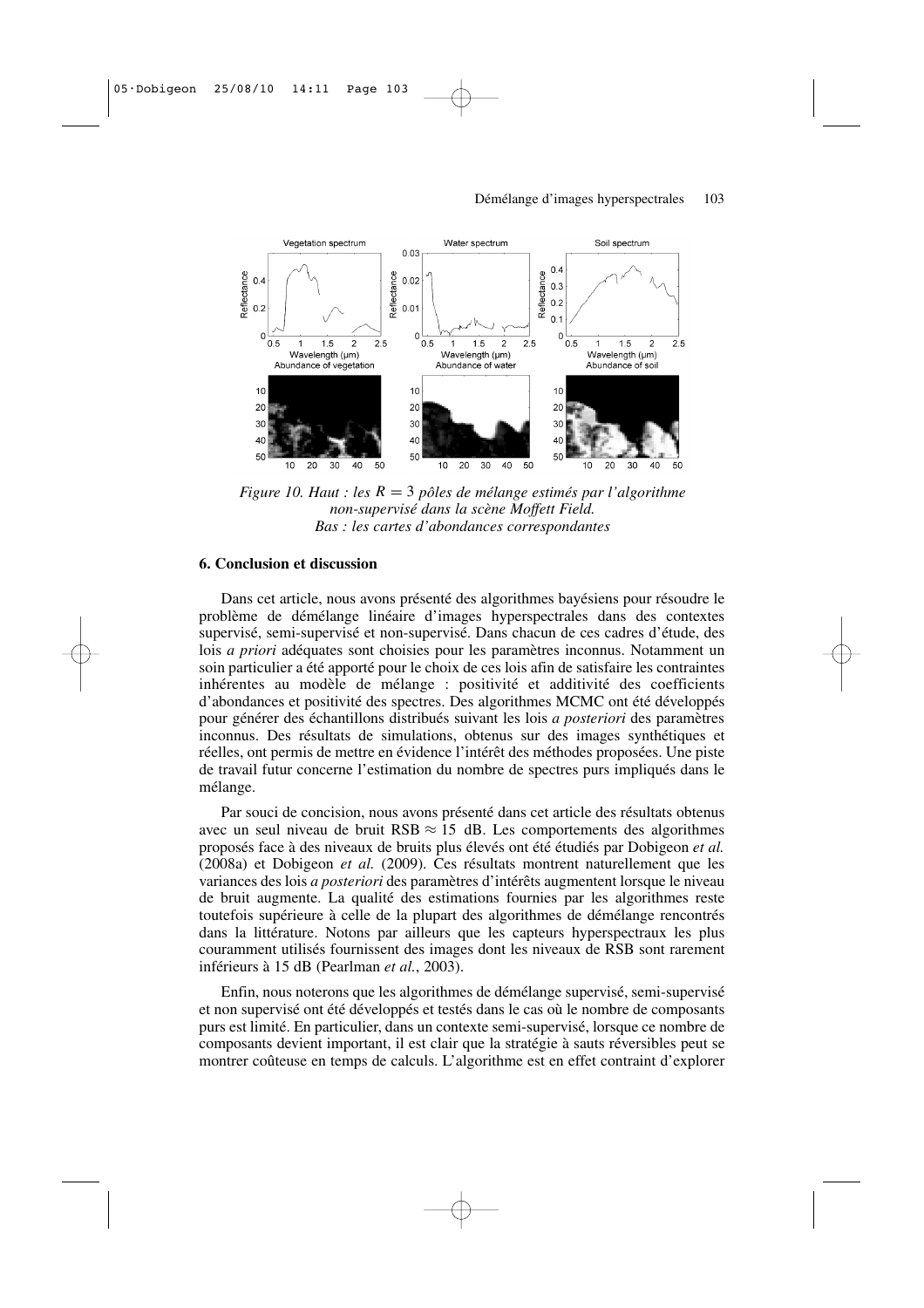des espaces dont la dimension peut devenir prohibitive. Considérer le cas de démélanges supervisé ou semi-supervisé avec une grande bibliothèque spectrale nécessite alors de mettre en oeuvre des techniques appropriées. Les avancées théoriques et algorithmiques récentes dans le domaine des représentations parcimonieuses ouvrent la voie pour des travaux de recherches originaux. Sous l'hypothèse plausible qu'au sein d'un pixel, un petit nombre de composants purs participe au mélange, l'estimation des coefficients d'abondances peut être considérée comme la résolution d'un problème inverse sous contraintes de parcimonie. Des résultats préliminaires ont récemment été présentés par Iordache *et al.* (2009) et Themelis *et al.* (2010). L'utilisation d'algorithmes gloutons tels que « matching pursuit » (MP) ou sa version orthogonale (OMP) représente une alternative intéressante dans le cas où les algorithmes bayésiens proposés dans cet article seraient mis en défaut.

## *Remerciements*

*Une partie de ce travail a été effectué en collaboration avec C.-I Chang de l'Université du Maryland. Quelques résultats ont également été obtenus lors d'un projet « Jeunes Chercheurs » financé par le GdR-ISIS. Les auteurs tiennent à remercier Jérôme Idier et Eric le Carpentier pour les discussions intéressantes concernant ce travail.* 

# **Bibliographie**

- Akgun T., Altunbasak Y., Mersereau R. M. (2005). « Super-Resolution Reconstruction of Hyperspectral Images », *IEEE Trans. Image Processing*, vol. 14, n° 11, p. 1860-1875, Nov.
- AVIRIS Free Data, Jet Propulsion Lab. (JPL), California Inst. Technol., Pasadena, CA, 2006. http ://aviris.jpl.nasa.gov/html/aviris.freedata.html.
- Berman M., Kiiveri H., Lagerstrom R., Ernst A., Dunne R., Huntington J. F. (2004). « ICE : A Statistical Approach to Identifying Endmembers in Hyperspectral Images », *IEEE Trans. Geosci. and Remote Sensing*, vol. 42, n° 10, p. 2085-2095, Oct.
- Blumensath T., Davies M. E. (2007). « Monte-Carlo methods for adaptive sparse approximations of time-series », *IEEE Trans. Signal Processing*, vol. 55, n° 9, p. 4474- 4486, Sept..
- Boardman J. (1993). « Automating spectral unmixing of AVIRIS data using convex geometry concepts », *Summaries 4th Annu. JPL Airborne Geoscience Workshop*, vol. 1, JPL Pub., Washington, D.C., p. 11-14.
- Bowles J. H., Palmadesso P. J., Antoniades J. A., Baumback M. M., Rickard L. J. (1995), « Use of filter vectors and fast convex set methods in hyperspectral analysis », *in* M. Strojnik, B. F. Andresen (eds), *Infrared Spaceborne Remote Sensing III*, vol. 2553, SPIE, p. 148-157, Sept.
- Chang C.-I. (2003). *Hyperspectral Imaging : Techniques for Spectral detection and classification*, Kluwer, New York.
- Chang C.-I., Ji B. (2001). « Weighted abundance-constrained linear spectral mixture analysis », *IEEE Trans. Geosci. and Remote Sensing*, vol. 44, n° 2, p. 378-388, Feb.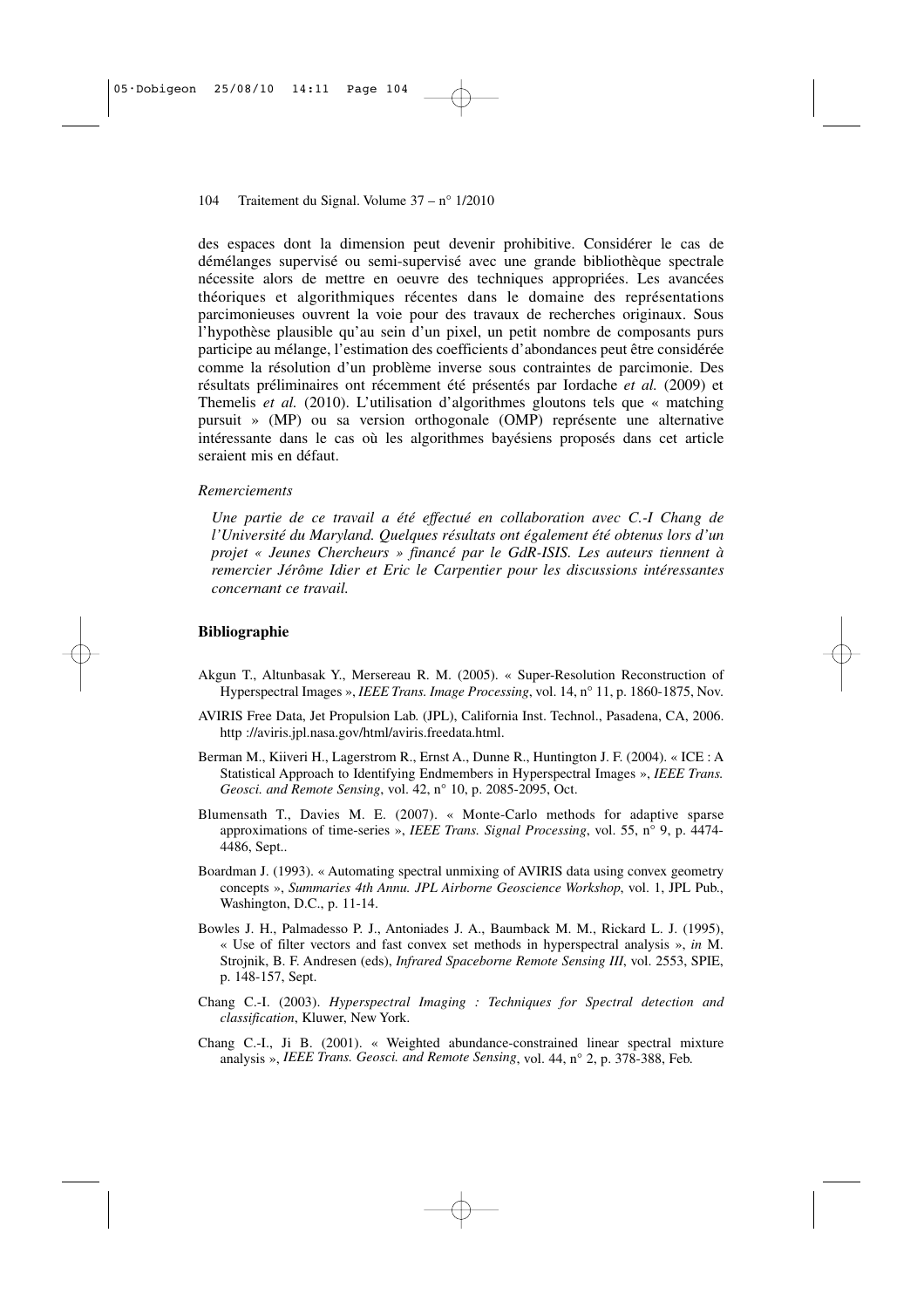- Chen F. W. (2005). « Archiving and Distribution of 2-D Geophysical Data Using Image Formats With Lossless Compression », *IEEE Geosci. and Remote Sensing Lett.*, vol. 2, n° 1, p. 64-68, Jan.
- Chen M.-H., Deely J. J. (1996). « Bayesian Analysis for a Constrained Linear Multiple Regression Problem for Predicting the New Crop of Apples », *J. of Agricultural, Biological and Environmental Stat.*, vol. 1, p. 467-489.
- Christophe E., Léger D., Mailhes C. (2005). « Quality Criteria Benchmark for Hyperspectral Imagery », *IEEE Trans. Geosci. and Remote Sensing*, vol. 43, n° 9, p. 2103-2114, Sept.
- Craig M. D. (1994). « Minimum Volume Transforms for Remotely Sensed Data », *IEEE Trans. Geosci. and Remote Sensing*, vol. 14, n° 3, p. 542-552, May.
- Denison D. G. T., Holmes C. C., Mallick B. K. (2002). Smith A. F. M., *Bayesian methods for nonlinear classification and regression*, Wiley, Chichester, England.
- Dobigeon N. (2007). Modèles bayésiens hiérarchiques pour le traitement multi-capteurs, PhD thesis, Institut National Polytechnique (INP) de Toulouse, Toulouse, France.
- Dobigeon N., Achard V. (2005). « Performance comparison of geometric and statistical methods for endmembers extraction in hyperspectral imagery », *in* L. Bruzzone (ed.), *Image and Signal Processing for Remote Sensing XI*, vol. 5982, SPIE, p. 335-344, Oct.
- Dobigeon N., Moussaoui S., Coulon M., Tourneret J.-Y., Hero A. O. (2009). « Joint Bayesian endmember extraction and linear unmixing for hyperspectral imagery », *IEEE Trans. Signal Processing*, vol. 57, n° 11, p. 4355-4368, Nov.
- Dobigeon N., Tourneret J.-Y. (2007a). Efficient sampling according to a multivariate Gaussian distribution truncated on a simplex, Technical report, IRIT/ENSEEIHT/TéSA, March.
- Dobigeon N., Tourneret J.-Y., Chang C.-I. (2008a). « Semi-Supervised Linear Spectral Unmixing Using a Hierarchical Bayesian Model for Hyperspectral Imagery », *IEEE Trans. Signal Processing*, vol. 56, n° 7, p. 2684-2695, July.
- Dobigeon N., Tourneret J.-Y., Davy M. (2007b). « Joint segmentation of piecewise constant autoregressive processes by using a hierarchical model and a Bayesian sampling approach », *IEEE Trans. Signal Processing*, vol. 55, n° 4, p. 1251-1263, April.
- Dobigeon N., Tourneret J.-Y., Hero A. O. (2008b). « Bayesian linear unmixing of hyperspectral images corrupted by colored Gaussian noise with unknown covariance matrix », *IEEE Int. Conf. Acoust., Speech, and Signal Processing (ICASSP)*, Las Vegas, USA, p. 3433-3436, March.
- Févotte C., Godsill S. J. (2006). « A Bayesian Approach for Blind Separation of Sparse Sources », *IEEE Trans. Audio, Speech, Language Processing*, vol. 14, n° 6, p. 2174-2188, Nov.
- Green P. J. (1995). « Reversible jump MCMC computation and Bayesian model determination », *Biometrika*, vol. 82, n° 4, p. 711-732, Dec.
- Hapke B. W. (1981). « Bidirectional reflectance spectroscopy. I. Theory », *J. Geophys. Res.*, vol. 86, p. 3039-3054.
- Heinz D. C., Chang C.-I. (2001). « Fully constrained least-squares linear spectral mixture analysis method for material quantification in hyperspectral imagery », *IEEE Trans. Geosci. and Remote Sensing*, vol. 29, n° 3, p. 529-545, March.
- Iordache M.-D., Bioucas-Dias J., Plaza A. (2009). « Unmixing of sparse hyperspectral mixtures », *Proc. IEEE Int. Conf. Geosci. and Remote Sensing (IGARSS)*, Cape Town, South Africa, March.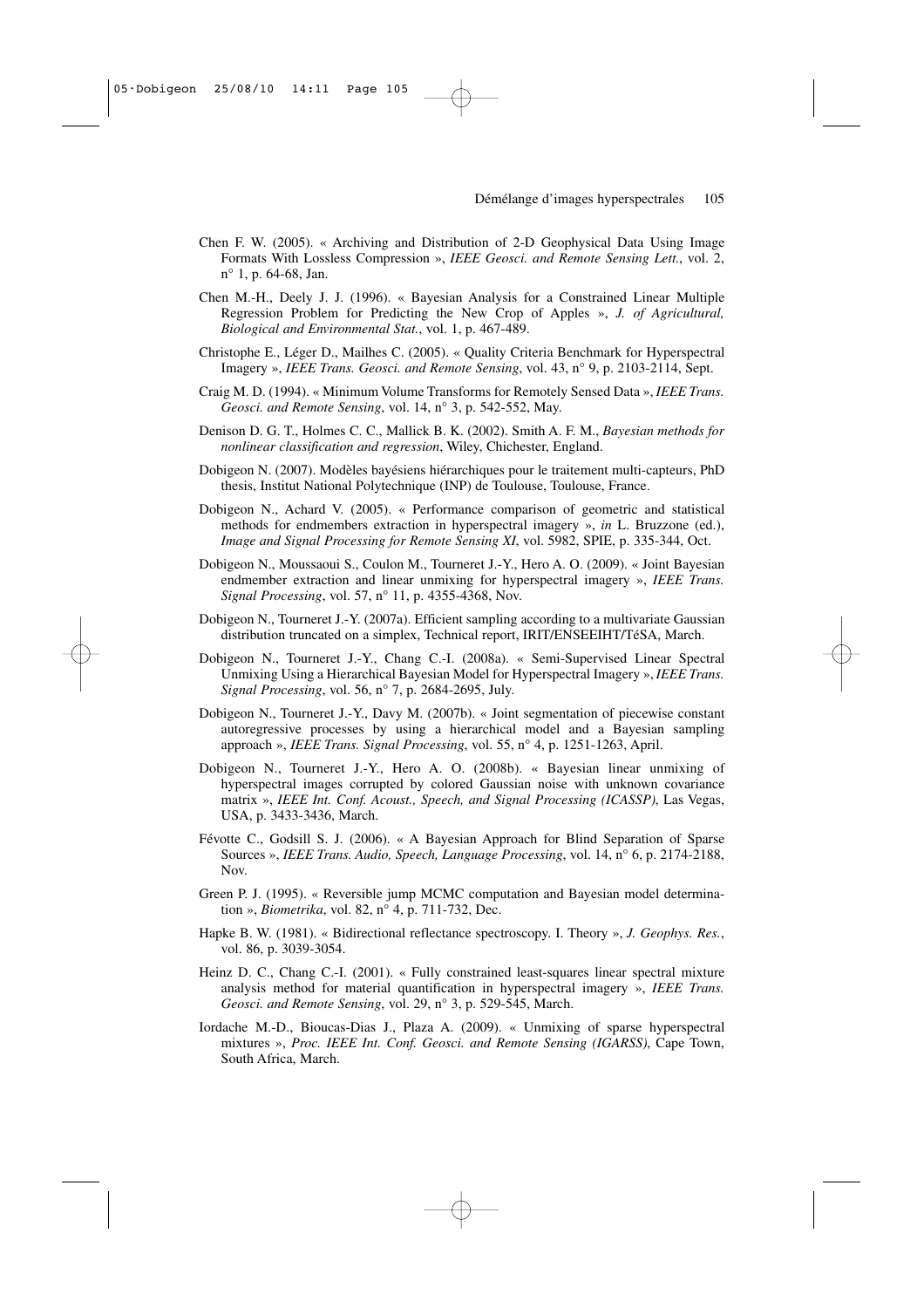- Jackson Q., Landgrebe D. A. (2002). « An Adaptive Method for Combined Covariance Estimation and Classification », *IEEE Trans. Geosci. and Remote Sensing*, vol. 40, n° 5, p. 1082-1087, May.
- Jeffreys H. (1961). *Theory of Probability*, 3 edn, Oxford University Press, London, 1961.
- Johnson P. E., Smith M. O., Taylor-George S., Adams J. B. (1983). « A semiempirical method for analysis of the reflectance spectra of binary mineral mixtures », *J. Geophys. Res.*, vol. 88, p. 3557-3561.
- Kay S. M. (1993). *Fundamentals of Statistical Signal Processing : Estimation theory*, Prentice Hall, Englewood Cliffs NJ.
- Keshava N., Mustard J. F. (2002). « Spectral Unmixing », *IEEE Signal Processing Magazine*, vol., p. 44-57, Jan.
- Manolakis D., Siracusa C., Shaw G. (2001). « Hyperspectral Subpixel Target Detection Using the Linear Mixing Model », *IEEE Trans. Geosci. and Remote Sensing*, vol. 39, n° 7, p. 1392-1409, July.
- Moussaoui S., Brie D., Mohammad-Djafari A., Carteret C. (2006). « Separation of Non-Negative Mixture of Non-Negative Sources Using a Bayesian Approach and MCMC Sampling », *IEEE Trans. Signal Processing*, vol. 54, n° 11, p. 4133-4145, Nov.
- Nascimento J. M., Bioucas-Dias J. M. (2005a). « Vertex Component Analysis : A Fast Algorithm to Unmix Hyperspectral Data », *IEEE Trans. Geosci. and Remote Sensing*, vol. 43, n° 4, p. 898- 910, April.
- Nascimento J. M. P., Bioucas-Dias J. M. (2005b), « Does independent component analysis play a role in unmixing hyperspectral data ? », *IEEE Trans. Geosci. and Remote Sensing*, vol. 43, n° 1, p. 175-187, Jan.
- Paatero P., Tapper U. (1994). « Positive Matrix Factorization : a non-negative factor model with optimal utilization of error estimates of data values », *Environmetrics*, vol. 5, p. 111-126.
- Pearlman J. S., Barry P. S., Segal C. C., Shepanski J., Beiso D., Carman S. L. (2003). « Hyperion, a Space-Based Imaging Spectrometer », *IEEE Trans. Geosci. and Remote Sensing*, vol. 41, n° 6, p. 1160-1173, June.
- Plaza J., Pérez R., Plaza A., Martínez P., Valencia D. (2005). « Mapping oil spills on sea water using spectral mixture analysis of hyperspectral image data », *in* J. O. Jensen, J.-M. Thériault (eds), *Chemical and Biological Standoff Detection III,* vol. 5995, SPIE, p. 79-86.
- Punskaya E., Andrieu C., Doucet A., Fitzgerald W. (2002). « Bayesian curve fitting using MCMC with applications to signal segmentation », *IEEE Trans. Signal Processing*, vol. 50, n° 3, p. 747-758, March.
- Rellier G., Descombes X., Falzon F., Zerubia J. (2004). « Texture Feature Analysis Using a Gauss Markov Model in Hyperspectral Image Classification », *IEEE Trans. Geosci. and Remote Sensing*, vol. 42, n° 7, p. 1543-1551, July.
- Richardson S., Green P. J. (1997). « On Bayesian analysis of mixtures with unknown number of components », *J. Roy. Stat. Soc. B*, vol. 59, n° 4, p. 731-792.
- Richardson S., Green P. J. (1998). « Corrigendum : On Bayesian analysis of mixtures with unknown number of components », *J. Roy. Stat. Soc. B*, vol. 60, n° 3, p. 661.
- Robert C. P. (1995). « Simulation of truncated normal variables », *Statistics and Computing*, vol. 5, p. 121-125.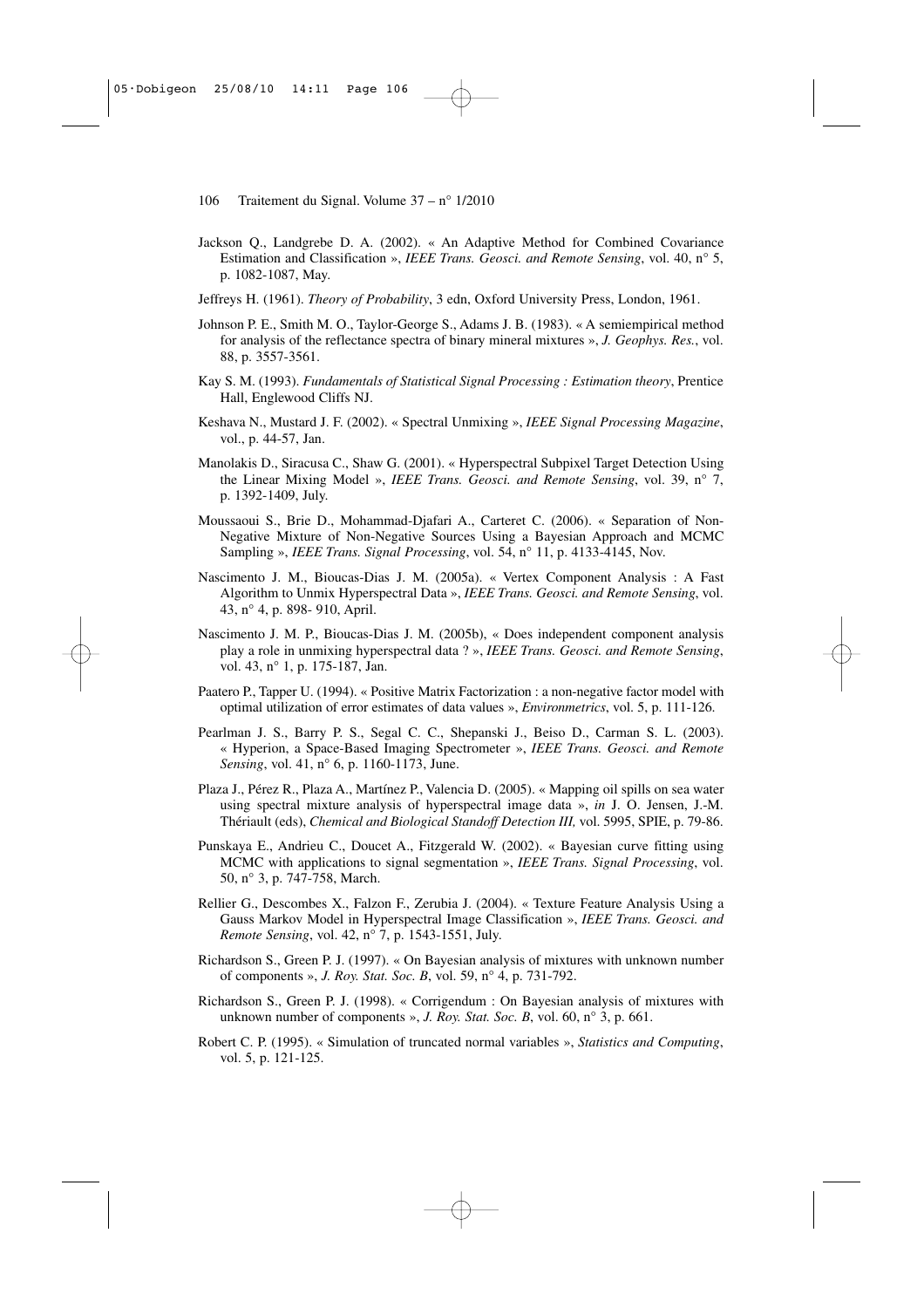- Robert C. P. (2007). *The Bayesian Choice : from Decision-Theoretic Motivations to Computational Implementation*, Springer Texts in Statistics, 2 edn, Springer-Verlag, New York.
- Robert C. P., Casella G. (1999). *Monte Carlo Statistical Methods*, Springer-Verlag, New York.
- RSI (Research Systems Inc.) (2003). *ENVI User's guide Version 4.0*, Boulder, CO 80301 USA. Sept.
- Tang X., Pearlman W. A. (2004). « Lossy-to-lossless block-based compression of hyperspectral volumetric data », *Proc. IEEE Int. Conf. Image Processing (ICIP)*, vol. 5, p. 3283-3286, Oct.
- Themelis K. E., Rontogiannis A. A., Koutroumbas K. (2010). « Semi-supervised hyperspectral unmixing via the weighted lasso », *Proc. IEEE Int. Conf. Acoust., Speech, and Signal Processing (ICASSP)*, Dallas, TX, p. 1194-1197, March.
- Theys C., Dobigeon N., Tourneret J.-Y., Lantéri H. (2009). « Linear unmixing of hyperspectral images using a scaled gradient method », *Proc. IEEE-SP Workshop Stat. and Signal Processing*, Cardiff, UK, p. 729-732, Aug..
- Tu T. M., Chen C. H., Chang C.-I. (1998). « A Noise Subspace Projection Approach to Target Signature Detection and Extraction in an Unknown Background for Hyperspectral Images », *IEEE Trans. Geosci. and Remote Sensing*, vol. 36, n° 1, p. 171-181, Jan.
- Winter M. (1999). « Fast Autonomous Spectral End-member Determination in Hyperspectral Data », *Proc. 13th Int. Conf. on Applied Geologic Remote Sensing*, vol. 2, Vancouver, p. 337-344, April.

Reçu 1/10/2009 Accepté 15/05/2010



*Nicolas Dobigeon a reçu le diplôme d'ingénieur ENSEEIHT en Electronique et le DEA (Master Recherche) en traitement du signal de l'Institut National Polytechnique (INP) de Toulouse en 2004. En 2007, il a obtenu un Doctorat en traitement du signal de l'INP de Toulouse, préparé au sein de l'équipe Signal et Communications de l'IRIT. De 2007 à 2008, il a été chercheur post-doctoral associé au Département electrical engineering and computer science de l'Université du Michigan. Depuis 2008, Nicolas Dobigeon est Maître de conférences à l'INP de Toulouse. Ces activités de recherche concernent principalement le traitement statistique du signal et de l'image.*



*Saïd Moussaoui est ingénieur de l'école polytechnique à Alger (2001) et docteur de l'université Henri Poincaré, Nancy 1 (2005). Depuis septembre 2006 il est enseignant-chercheur à l'Ecole Centrale de Nantes (Département automatique et robotique). Il effectue ses activités de recherche à l'Institut de Recherche en Communications et Cybernétique de Nantes (IRCCyN), au sein de l'équipe ADTSI (Analyse et décision en traitement du signal et de l'image).*